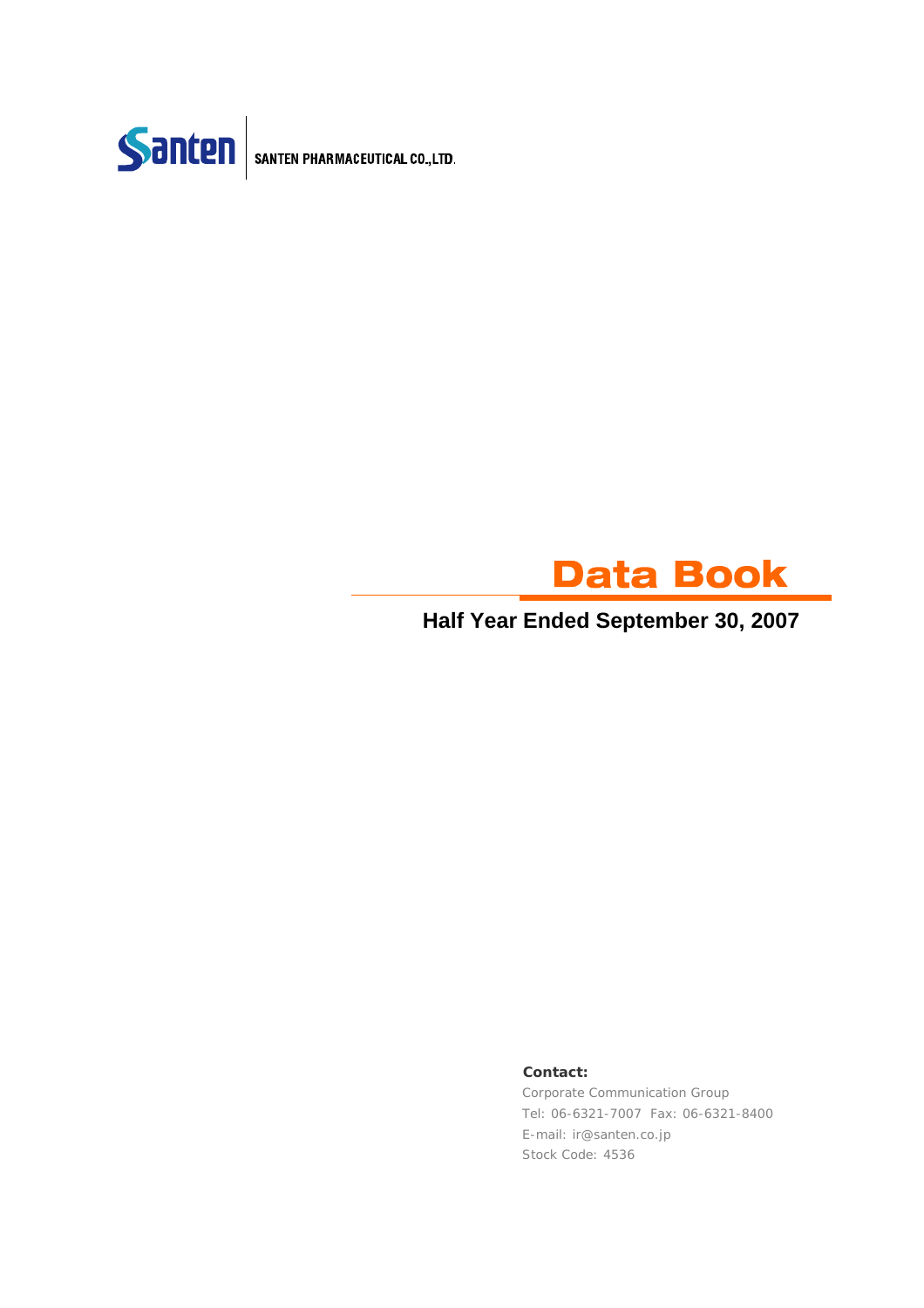## Contents



| <b>Financial highlights</b>    |                                              |                                                              | $\overline{2}$ |
|--------------------------------|----------------------------------------------|--------------------------------------------------------------|----------------|
|                                |                                              | Consolidated financial summary                               | 2              |
|                                |                                              | Consolidated balance sheets summary                          | $\overline{c}$ |
|                                |                                              | Consolidated financial indexes                               | $\overline{c}$ |
|                                |                                              | Consolidated other figures                                   | $\mathbf{2}$   |
| <b>Consolidated nformation</b> |                                              |                                                              | 4              |
|                                | Consolidated income statements               |                                                              | 4              |
|                                | Income statements details                    |                                                              | 5              |
|                                |                                              | Major change in net sales                                    | 5              |
|                                |                                              | Major Selling, general and administrative expenses           | 5              |
|                                |                                              | Major Non-operating income and expenses                      | 5              |
|                                |                                              | Major Extraordinary gain and loss                            | 5              |
|                                | Sales details                                |                                                              | 6              |
|                                |                                              | Sales of major prescription pharmaceuticals                  | 6              |
|                                |                                              | Sales by division                                            | 8              |
|                                | Breakdown by geographic segment              |                                                              | 9              |
|                                |                                              | Breakdown by geographic segment                              | 9              |
|                                |                                              | Overseas sales                                               | 9              |
|                                | Consolidated balance sheets                  |                                                              | 10             |
|                                |                                              | Assets                                                       | 10             |
|                                |                                              | Liabilities and net assets                                   | 11             |
|                                | Consolidated statements of cash flows        |                                                              | 12             |
|                                | Capital expenditures and number of employees |                                                              | 13             |
|                                |                                              | Capital expenditures                                         | 13             |
|                                |                                              | Depreciation and amortization                                | 13             |
|                                |                                              | Lease expenses                                               | 13             |
|                                |                                              | Number of employees                                          | 13             |
|                                | Affiliated companies                         |                                                              | 14             |
|                                |                                              | Santen group                                                 | 14             |
|                                |                                              | Consolidated subsidiaries                                    | 14             |
| <b>Reference information</b>   |                                              |                                                              | 16             |
|                                | Research & development                       |                                                              | 16             |
|                                |                                              | Pipeline of prescription pharmaceuticals(Clinical studies)   | 16             |
|                                |                                              | Pipeline of prescription pharmaceuticals                     |                |
|                                |                                              | (In preparation for clinical trials)                         | 17             |
|                                |                                              | License out                                                  | 17             |
|                                |                                              | Changes from July 31, 2007                                   | 17             |
|                                | Pharmaceutical market in Japan               |                                                              | 18             |
|                                |                                              | Revision of National Health Insurance (NHI) drug prices      | 18             |
|                                |                                              | Major healthcare reforms                                     | 18             |
|                                |                                              | Market shares                                                | 19             |
|                                |                                              | Market shares by therapeutic area - prescription ophthalmics | 19             |
|                                | Stock information                            |                                                              | 20             |
|                                |                                              | Stock price                                                  | 20             |
|                                |                                              | Major shareholders                                           | 20             |
|                                |                                              | Stock option                                                 | 20             |
|                                |                                              | Extinguishment of Treasury stock                             | 20             |
|                                |                                              | Breakdown of shareholding by number of shares                | 21             |
|                                |                                              | Breakdown of shareholding by number of shareholders          | 21             |
|                                | News releases                                |                                                              | 22             |
|                                |                                              |                                                              |                |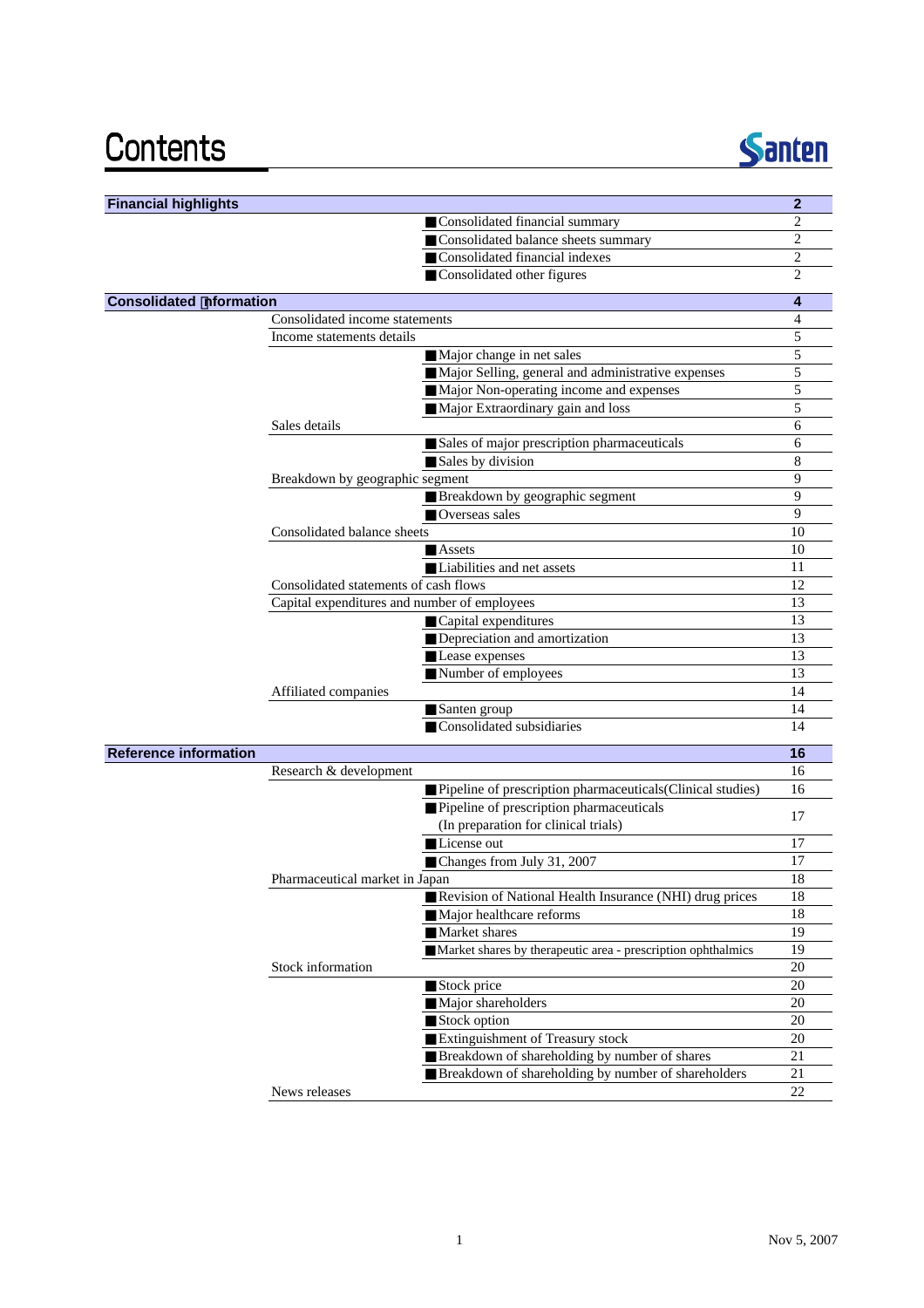## **Financial highlights**

#### [Consolidated]

| Financial summary         |        |        |        |         | (Millions of yen) |                              |                           |          |
|---------------------------|--------|--------|--------|---------|-------------------|------------------------------|---------------------------|----------|
| <b>Half</b> year/year to  | 9/2005 | 3/2006 | 9/2006 | 3/2007  | 9/2007            | % Change                     | 3/2008<br><b>Forecast</b> | % Change |
| Net sales                 | 49,785 | 98,397 | 51,380 | 100,485 | 51,942            | 1.1                          | 103,300                   | 2.8      |
| Operating income          | 12.081 | 20,995 | 12,105 | 20,412  | 10,668            | $-11.9$                      | 20,500                    | 0.4      |
| Ordinary income           | 12.302 | 21,507 | 12.247 | 20,843  | 10.971            | $-10.4$                      | 21,200                    | 1.7      |
| Net income                | 7.100  | 13.022 | 7.747  | 13,147  | 6,918             | $-10.7$                      | 13.700                    | 4.2      |
| Dividends per share (yen) | 25     | 60     | 30     | 65      | 40                | $\qquad \qquad \blacksquare$ | 80                        |          |
| $DOE$ $(\%)$              | 3.8    | 4.4    | 4.2    | 4.4     | 5.3               |                              | -                         |          |

| Balance sheets summary   |         |         |         |         |         | (Millions of yen) |
|--------------------------|---------|---------|---------|---------|---------|-------------------|
| <b>Half</b> year/year to | 9/2005  | 3/2006  | 9/2006  | 3/2007  | 9/2007  | % Change          |
| Total assets             | 145.563 | 150.458 | 154,205 | 159,098 | 160,797 | 4.3               |
| Net assets               | 113,576 | 118.637 | 124,804 | 128.645 | 131,827 | 5.6               |
| Interest-bearing debts   | 6.748   | 5.614   | 5.530   | 5.446   | 5,362   | $-3.0$            |

#### Financial indexes

| <b>Half</b> year/year to            | 9/2005   | 3/2006   | 9/2006   | 3/2007   | 9/2007   | % Change                 | 3/2008<br><b>Forecast</b> | % Change |
|-------------------------------------|----------|----------|----------|----------|----------|--------------------------|---------------------------|----------|
| EPS (yen)                           | 81.96    | 150.26   | 89.34    | 151.58   | 79.72    | $-10.8$                  | 157.74                    | 4.1      |
| BPS(yen)                            | 1,310.69 | 1,368.27 | 1,438.24 | 1,481.83 | 1,517.43 | 5.5                      |                           |          |
| Debt equity ratio (times)           | 0.06     | 0.05     | 0.04     | 0.04     | 0.04     | $\overline{\phantom{0}}$ | ٠                         |          |
| PER (times)                         | 17.9     | 18.8     | 16.8     | 20.0     | 18.2     | $\overline{\phantom{0}}$ |                           |          |
| PBR times                           | 2.24     | 2.07     | 2.09     | 2.04     | 1.89     | ٠                        | ٠                         |          |
| $ROE$ (%)                           | 12.8     | 11.5     | 12.7     | 10.6     | 10.6     | $\overline{\phantom{0}}$ |                           |          |
| $ROA(\% )$                          | 9.9      | 9.0      | 10.2     | 8.5      | 8.7      | $\overline{\phantom{a}}$ | ٠                         |          |
| * Free cash flows (millions of yen) | 10.140   | 18,772   | 4.097    | 11,404   | 5,152    | 25.8                     | $\overline{\phantom{a}}$  |          |
| * EBITDA (millions of yen)          | 13,627   | 25,258   | 14,831   | 25,890   | 13,233   | $-10.8$                  | $\overline{\phantom{a}}$  |          |

\*Free cash flows = (Cash flows from operating activities) - (Capital expenditures)

Not adjusting increase/decrease in trade receivables for fiscal years ending on holidays.

\*EBITDA = (Income before income taxes) + (Interest expense) + (Depreciation and amortization)

#### Other figures

| <b>Half</b> year/year to                           | 9/2005 | 3/2006 | 9/2006 | 3/2007 | 9/2007 | % Change       | 3/2008<br><b>Forecast</b> | % Change |
|----------------------------------------------------|--------|--------|--------|--------|--------|----------------|---------------------------|----------|
| R&D expenses (millions of yen)                     | 5.971  | 13.971 | 6.332  | 13.663 | 6.355  | 0.4            | 13,800                    | 1.0      |
| Capital expenditures (millions of yen)             | 753    | 1.420  | 1.558  | 2.716  | 1.764  | 13.2           | 3.730                     | 37.3     |
| Depreciation and amortization (millions of<br>yen) | 1.642  | 3,343  | 1.545  | 3,295  | 1.631  | 5.6            | 3,500                     | 6.2      |
| Number of employees                                | 2.356  | 2.312  | 2.361  | 2.409  | 2,508  | $\overline{a}$ |                           |          |

\*Forecasts in this report are based on the currently available information. Actual results may differ materially depending on a number of factors including adverse economic conditions etc.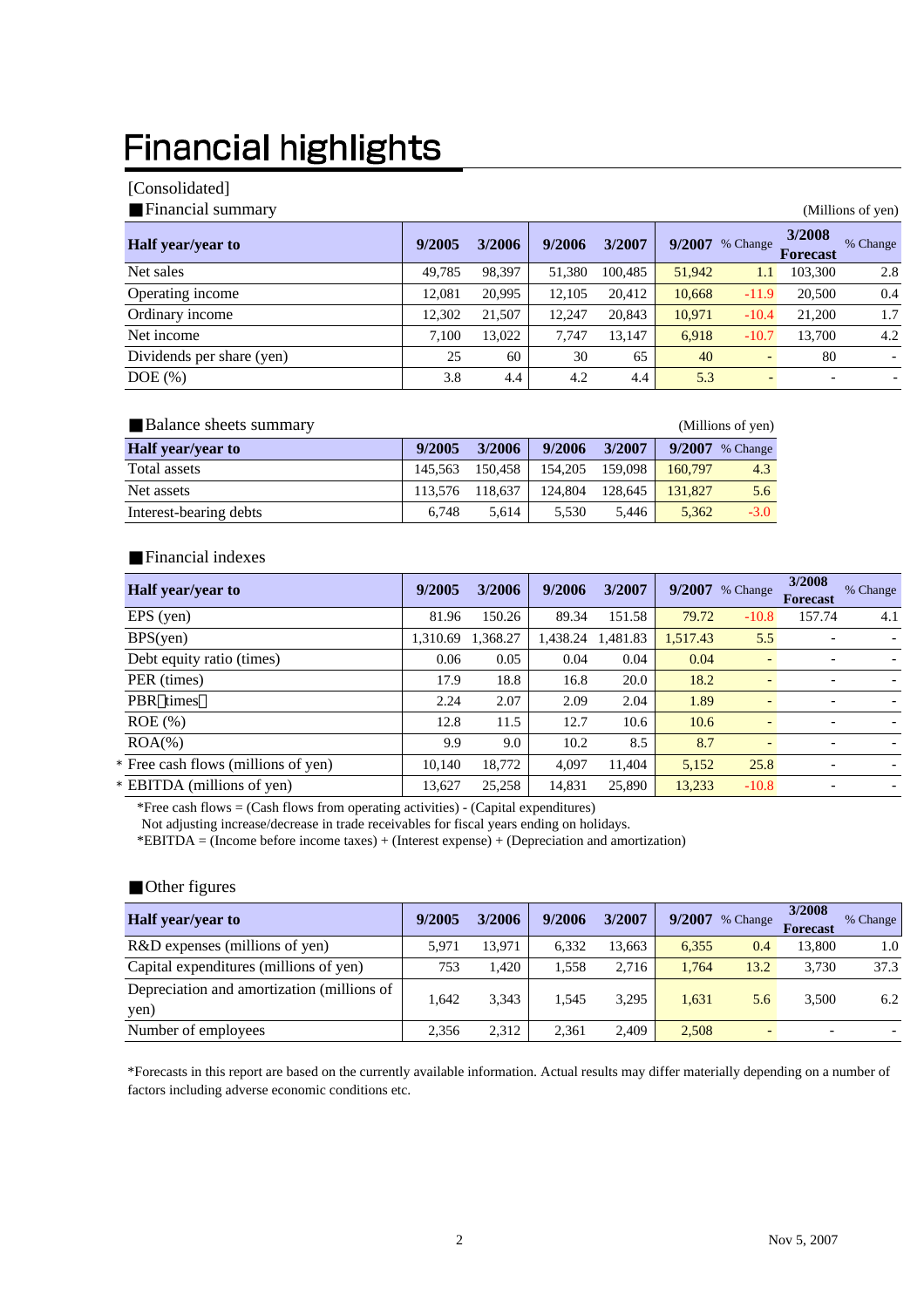

#### Consolidated Financial summary (Graph)















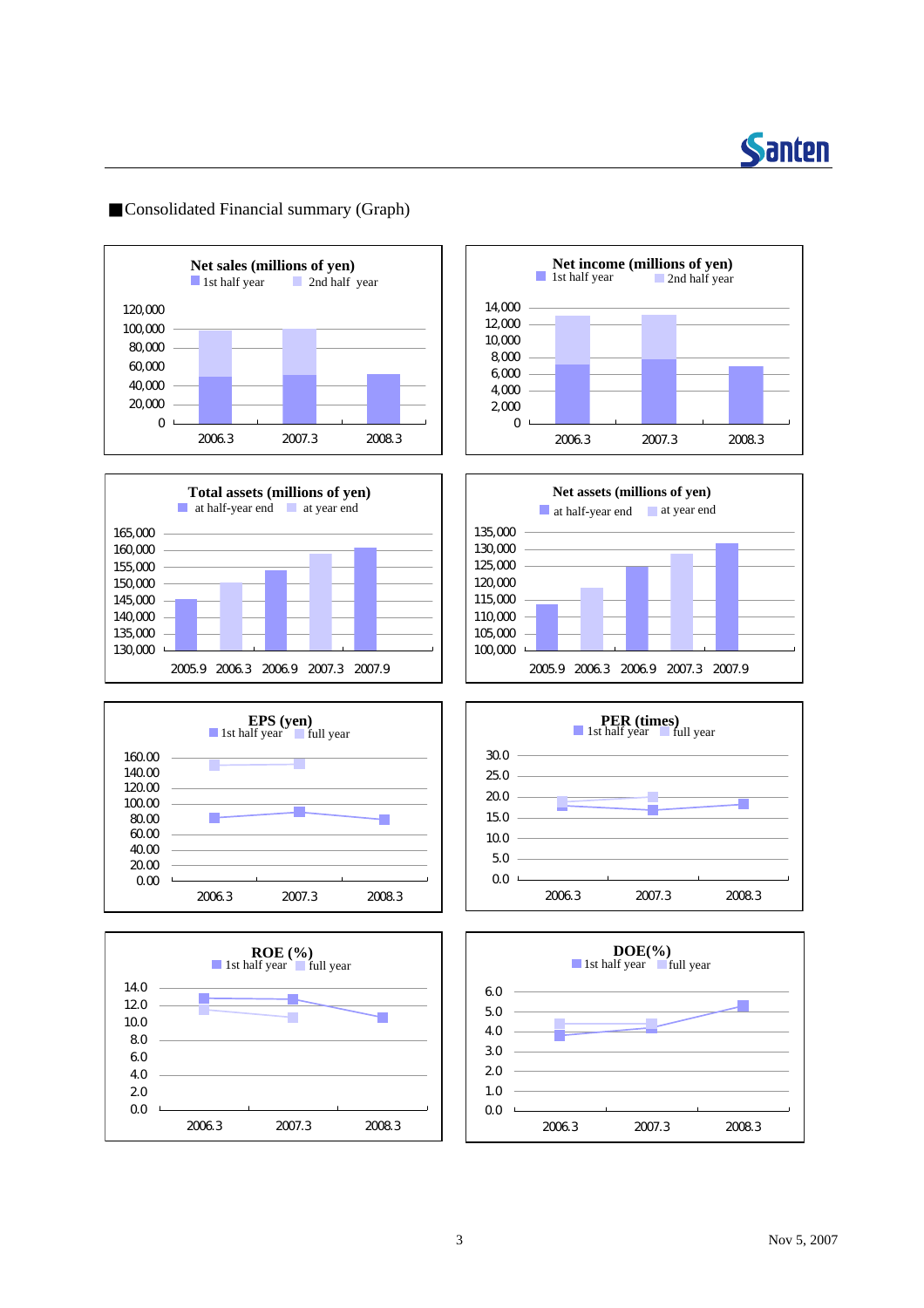# **Consolidated Information**

|                                              |        |        |        |         |          | (Millions of yen)                           |
|----------------------------------------------|--------|--------|--------|---------|----------|---------------------------------------------|
| Half year/year to                            | 9/2005 | 3/2006 | 9/2006 | 3/2007  | 9/2007   | Change over<br>previous half<br>year $(\%)$ |
| <b>Net sales</b>                             | 49,785 | 98,397 | 51,380 | 100,485 | 51,942   | 1.1                                         |
| Cost of sales                                | 17,449 | 34,534 | 18,080 | 35,483  | 18,310   | 1.3                                         |
| (Percentage of net sales)                    | 35.0%  | 35.1%  | 35.2%  | 35.3%   | 35.2%    |                                             |
| <b>Gross profit</b>                          | 32,336 | 63,863 | 33,300 | 65,001  | 33,632   | 1.0                                         |
| (Percentage of net sales)                    | 65.0%  | 64.9%  | 64.8%  | 64.7%   | 64.8%    |                                             |
| Selling, general and administrative expenses | 20,254 | 42,868 | 21,194 | 44,589  | 22,963   | 8.3                                         |
| (Percentage of net sales)                    | 40.7%  | 43.6%  | 41.2%  | 44.4%   | 44.3%    |                                             |
| R&D expenses                                 | 5,971  | 13,971 | 6,332  | 13,663  | 6,355    | 0.4                                         |
| (Percentage of net sales)                    | 12.0%  | 14.2%  | 12.3%  | 13.6%   | 12.2%    |                                             |
| <b>Operating income</b>                      | 12,081 | 20,995 | 12,105 | 20,412  | 10,668   | $-11.9$                                     |
| (Percentage of net sales)                    | 24.3%  | 21.3%  | 23.6%  | 20.3%   | 20.5%    |                                             |
| Non-operating income                         | 440    | 1,024  | 453    | 1,138   | 590      | 30.3                                        |
| Non-operating expenses                       | 219    | 511    | 311    | 707     | 287      | $-7.6$                                      |
| <b>Ordinary income</b>                       | 12,302 | 21,507 | 12,247 | 20,843  | 10,971   | $-10.4$                                     |
| (Percentage of net sales)                    | 24.7%  | 21.9%  | 23.8%  | 20.7%   | 21.1%    |                                             |
| Extraordinary gain                           | 13     | 53     | 250    | 250     | $\Omega$ | $-100.0$                                    |
| <b>Extraordinary</b> loss                    | 1,084  | 1,219  | 26     | 55      | 50       | 88.3                                        |
| Income before income taxes                   | 11,232 | 20,341 | 12,471 | 21,039  | 10,921   | $-12.4$                                     |
| (Percentage of net sales)                    | 22.6%  | 20.7%  | 24.3%  | 20.9%   | 21.0%    |                                             |
| Income taxes - current                       | 4,620  | 7,999  | 4,489  | 7,902   | 4,114    | $-8.4$                                      |
| Income taxes - deferred                      | $-489$ | $-679$ | 234    | $-10$   | 111      | $-147.4$                                    |
| <b>Net income</b>                            | 7,100  | 13,022 | 7,747  | 13,147  | 6,918    | $-10.7$                                     |
| (Percentage of net sales)                    | 14.3%  | 13.2%  | 15.1%  | 13.1%   | 13.3%    |                                             |

Exchange rates

|                          |        |        |        |        | (Yen)  |
|--------------------------|--------|--------|--------|--------|--------|
| <b>Half</b> year/year to | 9/2005 | 3/2006 | 9/2006 | 3/2007 | 9/2007 |
| Exchange rate: US dollar | 109.79 | 113.42 | 115.25 | 116.86 | 119.35 |
| Euro                     | 136.15 | 137.77 | 144.56 | 148.99 | 161.78 |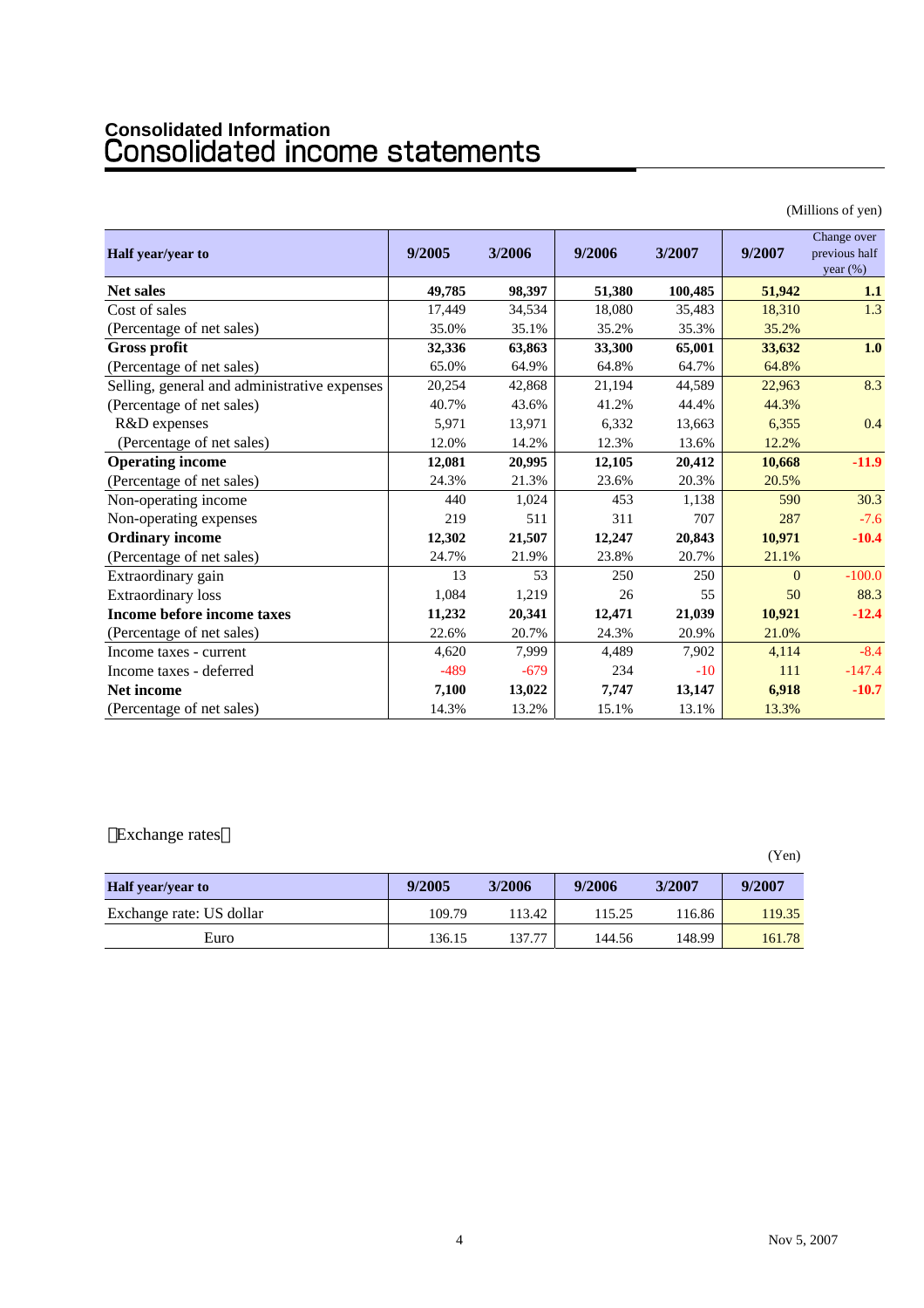Major change in net sales

Prescription pharmaceuticals

Domestic:

Sales for Corneal disease treatments increased steadily and for Anti-glaucoma increased slightly.

Meanwhile, sales for Anti-allergy and Anti-infective decreased due to the shrinking of the market and the competitive products.

As a result, sales for prescription ophthalmics increased by 72 million yen, or 0.2%, from the corresponding period of the previous year.

Sales for Anti-rheumatic drugs increased by 127 million yen, or 2.7%, from the corresponding period of the previous year due to the steady penetration to the market.

#### Overseas:

The sales growth in Europe comes from the continuing diffusion promotion of provision of medical information and the fluctuation of foreign exchanges. Sales in sum total increased 633 million yen, or 10.2%, from the corresponding period of the previous year although decrease in net sales due to the fiercer competition in the U.S. etc.

#### OTC pharmaceuticals

Sales increased by 47 million yen, or 1.7%, from the corresponding period of the previous year due to the continuing sales promotion from the previous term.

#### **Other**

Sales decreased by 282 million yen, or 21.7%, from the corresponding period of the previous year due to the decrease in the contract manufacturing of Anti-infective otic pharmaceutical for the U.S.

| Major Selling, general and administrative expenses |        | (Millions of yen) |        |        |        |                                             |
|----------------------------------------------------|--------|-------------------|--------|--------|--------|---------------------------------------------|
| <b>Half</b> year/year to                           | 9/2005 | 3/2006            | 9/2006 | 3/2007 | 9/2007 | Change over<br>previous half<br>year $(\%)$ |
| Personnel expenses                                 | 5,553  | 11,195            | 5,733  | 12.197 | 6.591  | 15.0                                        |
| Sales promotion expenses                           | 1,651  | 3,662             | 1,772  | 3.944  | 1,993  | 12.5                                        |
| Royalty expenses                                   | 1,089  | 2,058             | 1,186  | 2,203  | 1,147  | $-3.3$                                      |
| Advertising expenses                               | 952    | 1,623             | 1,105  | 1,807  | 1,249  | 13.0                                        |
| R&D expenses                                       | 5.971  | 13,971            | 6,332  | 13,663 | 6,355  | 0.4                                         |

#### Major Non-operating income and expenses (Millions of yen)

| <b>Half</b> year/year to          | 9/2005 | 3/2006 | 9/2006 | 3/2007 | 9/2007 | Change over<br>previous half<br>year $(\%)$ |
|-----------------------------------|--------|--------|--------|--------|--------|---------------------------------------------|
| Interest and dividend income      | 139    | 261    | 200    | 459    | 267    | 33.5                                        |
| Interest expense                  | 41     | 93     | 34     | 90     | 44     | 28.8                                        |
| Amortization expenses of goodwill | 163    | 330    | 173    | 357    | 31     | $-81.6$                                     |

#### Major Extraordinary gain and loss (Millions of yen)

| <b>Half</b> year/year to         | 9/2005 | 3/2006 | 9/2006 | 3/2007 | 9/2007 |
|----------------------------------|--------|--------|--------|--------|--------|
| Gain on sale of fixed assets     |        |        | 250    | 250    |        |
| Loss on disposal of fixed assets |        | 126    | 10     | 10     | 50     |

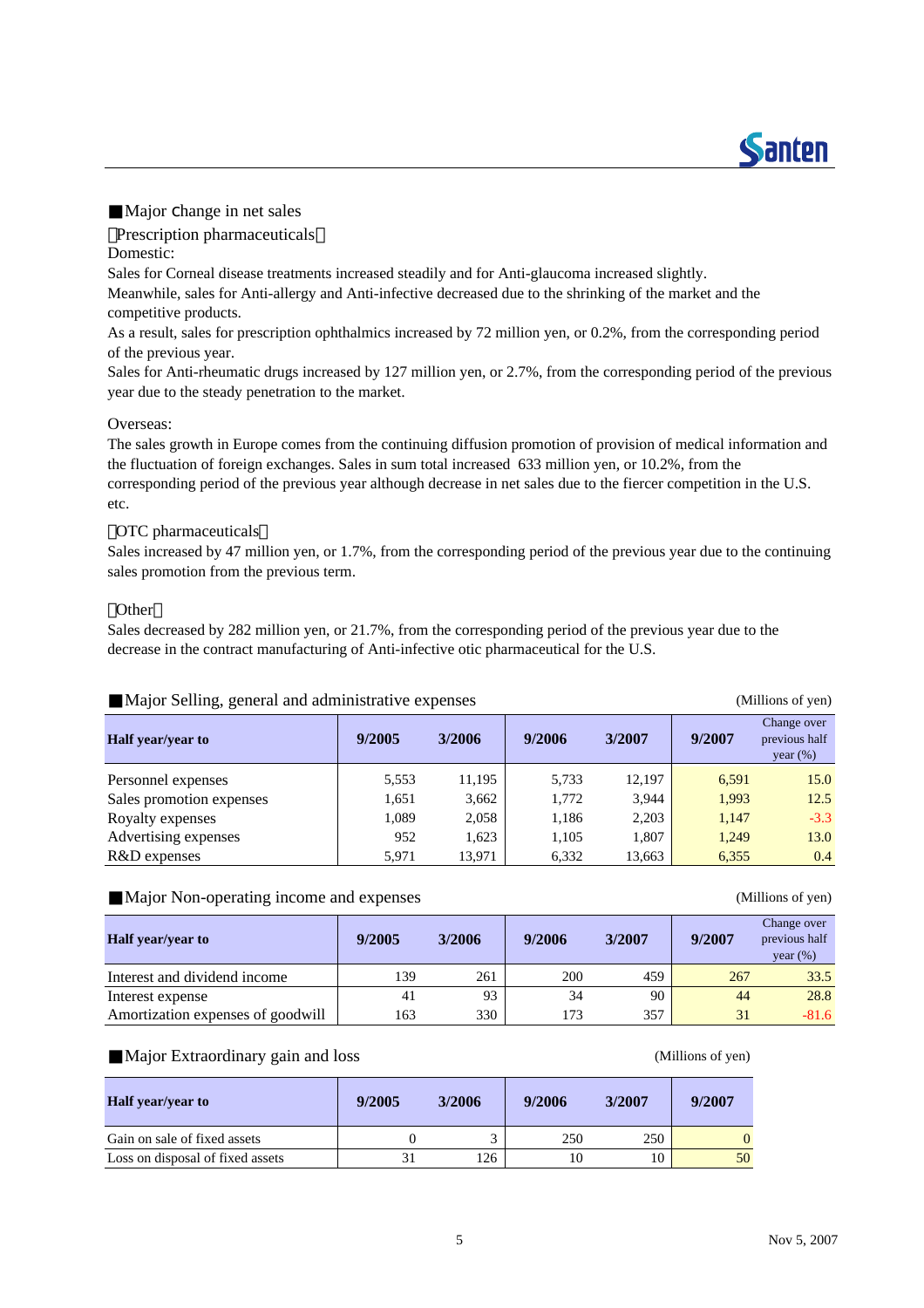## Sales details

|  | Sales of major prescription pharmaceuticals |
|--|---------------------------------------------|
|  |                                             |

| <b>Therapeutic category</b>        | <b>Generic name/formulation</b>               | <b>Brand name</b>    | <b>Region</b> | <b>Launched</b> |
|------------------------------------|-----------------------------------------------|----------------------|---------------|-----------------|
|                                    |                                               |                      |               |                 |
| Bacterial conjunctivitis           | levofloxacin/ophthalmic solution              | Cravit               | Japan         | Apr- $00$       |
|                                    | ofloxacin/ophthalmic solution                 | <b>Tarivid</b>       | Japan         | $Sep-87$        |
|                                    | timolol maleate/ophthalmic solution           | <b>Timoptol</b>      | Japan         | $Sep-81$        |
|                                    | timotol maleate/                              |                      |               | $Nov-99$        |
| Glaucoma                           | long-acting ophthalmic solution               | <b>Timoptol XE</b>   | Japan         |                 |
|                                    | bunazosin hydrochloride<br><b>Detantol</b>    |                      | Japan         | $Sep-01$        |
|                                    | Isopropyl Unoprostone                         | <b>Rescula</b>       | Japan         | $Oct-94$        |
| Allergy                            | levocabastine hydrochloride/                  | Livostin             | Japan         | $Jan-01$        |
|                                    | ophthalmic solution                           |                      |               |                 |
| Corneal disease                    | sodium hyaluronate/ophthalmic solution        | <b>Hyalein</b>       | Japan         | $Jun-95$        |
| Inflammation                       | fluorometholone/ophthalmic solution           | <b>Flumetholon</b>   | Japan         | $Oct-75$        |
| Early-stage senile cataract        | pirenoxine/ophthalmic solution                | <b>Kary Uni</b>      | Japan         | $Jul-92$        |
|                                    | sodium hyaluronate/                           |                      |               | $Jan-95$        |
| Adjuvant for ophthalmic operations | adjuvant for ophthalmic operations            | <b>Opegan Hi</b>     | Japan         |                 |
| Perfusate/lotion                   | oxiglutatione/ophthalmic perfusate and lotion | <b>BSS PLUS</b>      | Japan         | Jan-92          |
| Rheumatoid arthritis               | bucillamine/tablet                            | <b>Rimatil</b>       | Japan         | Sep-87          |
|                                    | salazosulfapyridine/enteric coated tablet     | <b>Azulfidine EN</b> | Japan         | Dec-95          |

Rescula:This product, which was launched in October 1994, is to be sold by Santen Pharmaceutical Co., Ltd in October 2004.

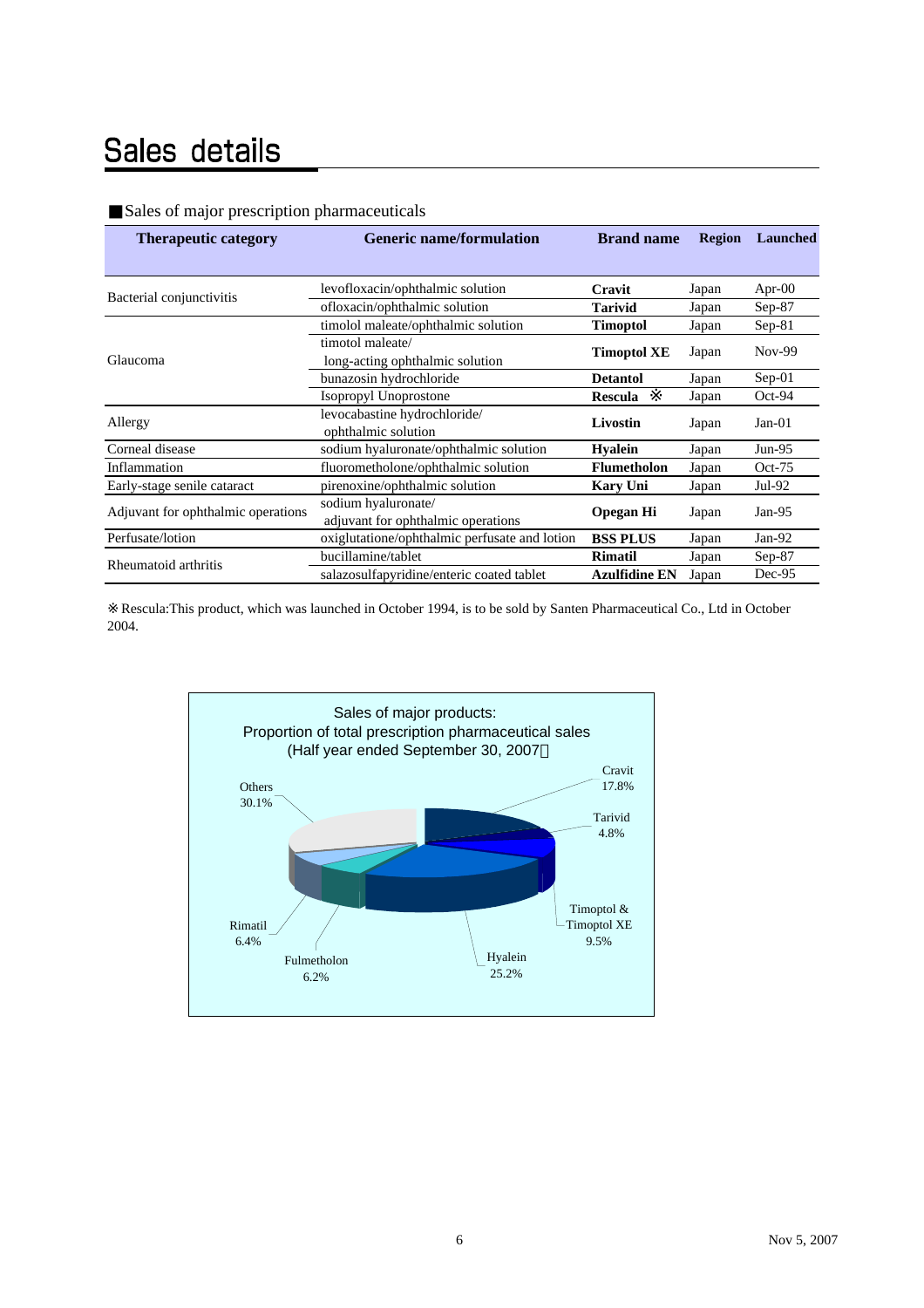

|        |        |        |                   |        |          |                    |          | (Millions of yen)    |
|--------|--------|--------|-------------------|--------|----------|--------------------|----------|----------------------|
|        |        |        | Half year/year to |        |          |                    |          | <b>Brand name</b>    |
| 9/2005 | 3/2006 | 9/2006 | 3/2007            | 9/2007 | % Change | 3/2008<br>Forecast | % Change |                      |
| 7,082  | 13,227 | 7,227  | 13,155            | 6,868  | $-5.0$   | 12,218             | $-7.1$   | Cravit               |
| 2,325  | 4,100  | 2,037  | 3,524             | 1,828  | $-10.2$  | 2,850              | $-19.1$  | <b>Tarivid</b>       |
| 2,190  | 4,210  | 1,975  | 3,816             | 1,877  | $-4.9$   | 3,480              | $-8.8$   | <b>Timoptol</b>      |
| 1,546  | 3,072  | 1,615  | 3,258             | 1,747  | 8.2      | 3,293              | 1.1      | <b>Timoptol XE</b>   |
| 1,132  | 2,226  | 1,158  | 2,288             | 1,194  | 3.1      | 2,283              | $-0.2$   | <b>Detantol</b>      |
| 2,621  | 5,152  | 2,590  | 5,127             | 2,529  | $-2.4$   | 4,937              | $-3.7$   | <b>Rescula</b>       |
| 1,478  | 3,984  | 1,656  | 4,305             | 1,472  | $-11.1$  | 4,291              | $-0.3$   | Livostin             |
| 8,387  | 16,879 | 9,022  | 17,891            | 9,640  | 6.8      | 20,002             | 11.8     | <b>Hyalein</b>       |
| 2,446  | 4,879  | 2,466  | 4,854             | 2,390  | $-3.1$   | 5,014              | 3.3      | <b>Flumetholon</b>   |
| 1,703  | 3,341  | 1,760  | 3,465             | 1,878  | 6.7      | 3,507              | 1.2      | <b>Kary Uni</b>      |
| 1,402  | 2,746  | 1,421  | 2,839             | 1,632  | 14.9     | 3,177              | 11.9     | <b>Opegan Hi</b>     |
| 676    | 1,316  | 658    | 1,277             | 649    | $-1.4$   | 1,270              | $-0.5$   | <b>BSS PLUS</b>      |
| 2,576  | 5,033  | 2,608  | 4,912             | 2,460  | $-5.7$   | 4,986              | 1.5      | <b>Rimatil</b>       |
| 1,883  | 3,717  | 1,957  | 3,889             | 2,087  | 6.6      | 4,152              | 6.8      | <b>Azulfidine EN</b> |



\*Forecasts in this report are based on the currently available information. Actual results may differ materially depending on a number of factors including adverse economic conditions etc.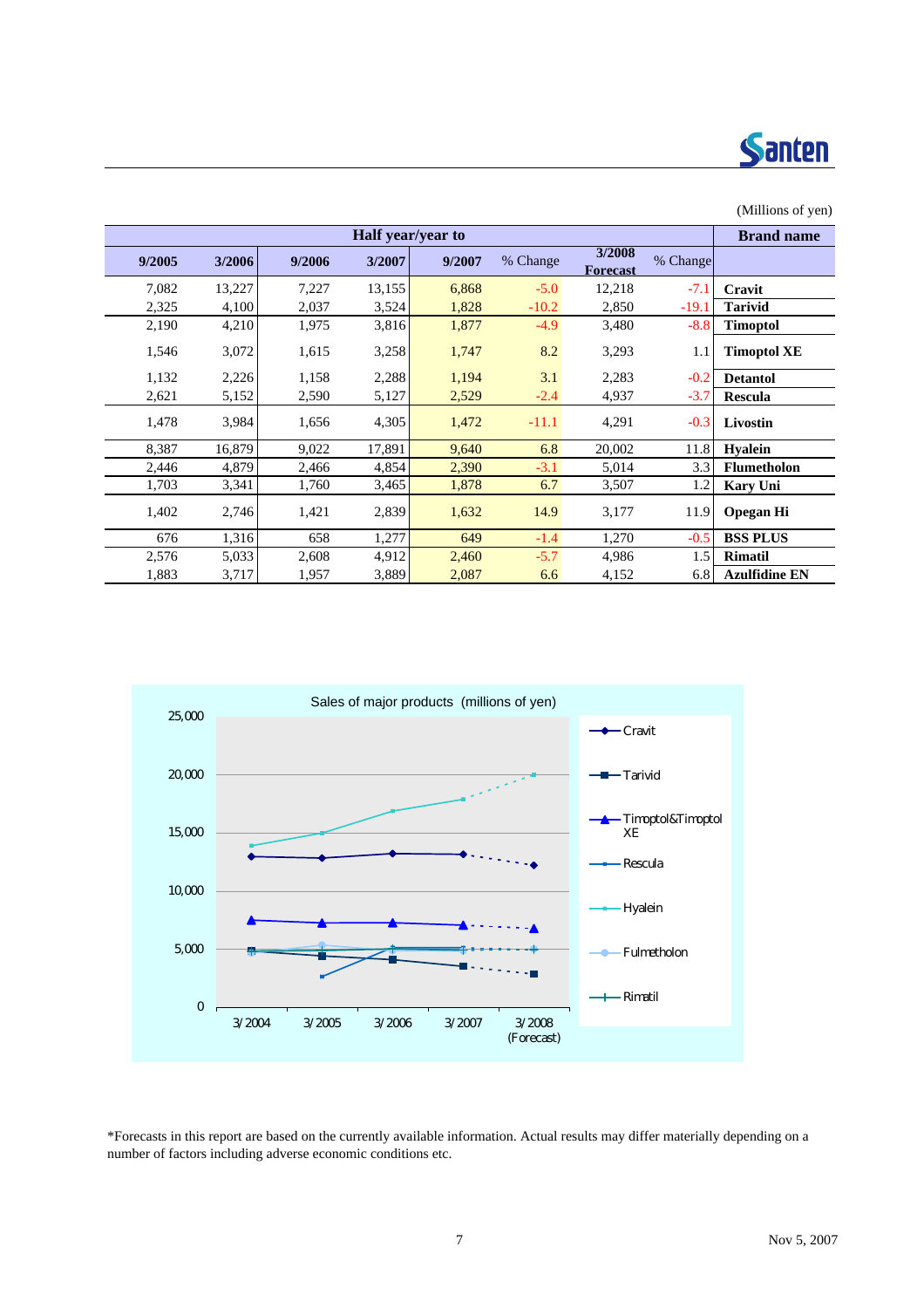### Sales details

| Sales by division                  | (Millions of yen) |        |        |         |        |          |                           |  |  |  |  |
|------------------------------------|-------------------|--------|--------|---------|--------|----------|---------------------------|--|--|--|--|
| <b>Half</b> year/year to           | 9/2005            | 3/2006 | 9/2006 | 3/2007  | 9/2007 | % Change | 3/2008<br><b>Forecast</b> |  |  |  |  |
| Prescription pharmaceuticals       | 45,561            | 90,251 | 47,051 | 91,849  | 47,886 | 1.8      | 95,266                    |  |  |  |  |
| Ophthalmic                         | 40,832            | 80,922 | 42,036 | 82,152  | 42,870 | 2.0      | 85,043                    |  |  |  |  |
| Anti-rheumatic drugs               | 4,588             | 9,041  | 4,863  | 9.379   | 4.883  | 0.4      | 9,900                     |  |  |  |  |
| Other prescription pharmaceuticals | 141               | 287    | 151    | 317     | 132    | $-12.7$  | 322                       |  |  |  |  |
| OTC pharmaceuticals                | 2.777             | 5.247  | 2.757  | 5,307   | 2,804  | 1.7      | 5,320                     |  |  |  |  |
| Medical devices                    | 332               | 638    | 271    | 537     | 232    | $-14.3$  | 666                       |  |  |  |  |
| Others                             | 1.114             | 2,260  | 1,300  | 2,791   | 1,018  | $-21.7$  | 2,046                     |  |  |  |  |
| Total net sales                    | 49.785            | 98,397 | 51,380 | 100.485 | 51,942 | 1.1      | 103,300                   |  |  |  |  |

[Domestic] (Millions of yen)

| <b>Half</b> year/year to           | 9/2005 | 3/2006 | 9/2006 | 3/2007 | 9/2007 | % Change | 3/2008<br><b>Forecast</b> |
|------------------------------------|--------|--------|--------|--------|--------|----------|---------------------------|
| Prescription pharmaceuticals       | 40,584 | 80,308 | 40,873 | 80,743 | 41,076 | 0.5      | 82,818                    |
| Ophthalmic                         | 35,966 | 71,215 | 36,061 | 71,272 | 36,133 | 0.2      | 72,805                    |
| Anti-rheumatic drugs               | 4,501  | 8,869  | 4,692  | 9,208  | 4,819  | 2.7      | 9,750                     |
| Other prescription pharmaceuticals | 116    | 223    | 119    | 263    | 123    | 3.7      | 262                       |
| OTC pharmaceuticals                | 2,766  | 5,227  | 2,739  | 5,286  | 2,793  | 2.0      | 5,300                     |
| Medical devices                    | 322    | 618    | 260    | 515    | 218    | $-16.2$  | 611                       |
| Others                             | 360    | 629    | 255    | 605    | 295    | 15.8     | 574                       |
| Total domestic sales               | 44,034 | 86,784 | 44,129 | 87,152 | 44,384 | 0.6      | 89,304                    |
| Percentage of total net sales)     | 88.4%  | 88.2%  | 85.9%  | 86.7%  | 85.4%  |          | 86.5%                     |

| [Overseas]                         | (Millions of yen) |        |        |        |        |          |                           |  |  |  |  |
|------------------------------------|-------------------|--------|--------|--------|--------|----------|---------------------------|--|--|--|--|
| Half year/year to                  | 9/2005            | 3/2006 | 9/2006 | 3/2007 | 9/2007 | % Change | 3/2008<br><b>Forecast</b> |  |  |  |  |
| Prescription pharmaceuticals       | 4,977             | 9,942  | 6.177  | 11,105 | 6,810  | 10.2     | 12,448                    |  |  |  |  |
| Ophthalmic                         | 4,866             | 9,706  | 5,974  | 10,880 | 6,737  | 12.8     | 12,237                    |  |  |  |  |
| Anti-rheumatic drugs               | 86                | 172    | 170    | 170    | 64     | $-62.0$  | 149                       |  |  |  |  |
| Other prescription pharmaceuticals | 24                | 64     | 32     | 54     | 8      | $-72.7$  | 60                        |  |  |  |  |
| OTC pharmaceuticals                | 10                | 20     | 17     | 20     | 10     | $-40.9$  | 19                        |  |  |  |  |
| Medical devices                    | 9                 | 19     | 10     | 21     | 13     | 32.0     | 55                        |  |  |  |  |
| Others                             | 753               | 1,631  | 1,045  | 2,185  | 723    | $-30.8$  | 1,472                     |  |  |  |  |
| Total overseas sales               | 5.751             | 11.613 | 7,251  | 13.333 | 7,558  | 4.2      | 13,995                    |  |  |  |  |
| (Percentage of total net sales)    | 11.6%             | 11.8%  | 14.1%  | 13.3%  | 14.6%  |          | 13.5%                     |  |  |  |  |

\*Forecasts in this report are based on the currently available information. Actual results may differ materially depending on a number of factors including adverse economic conditions etc.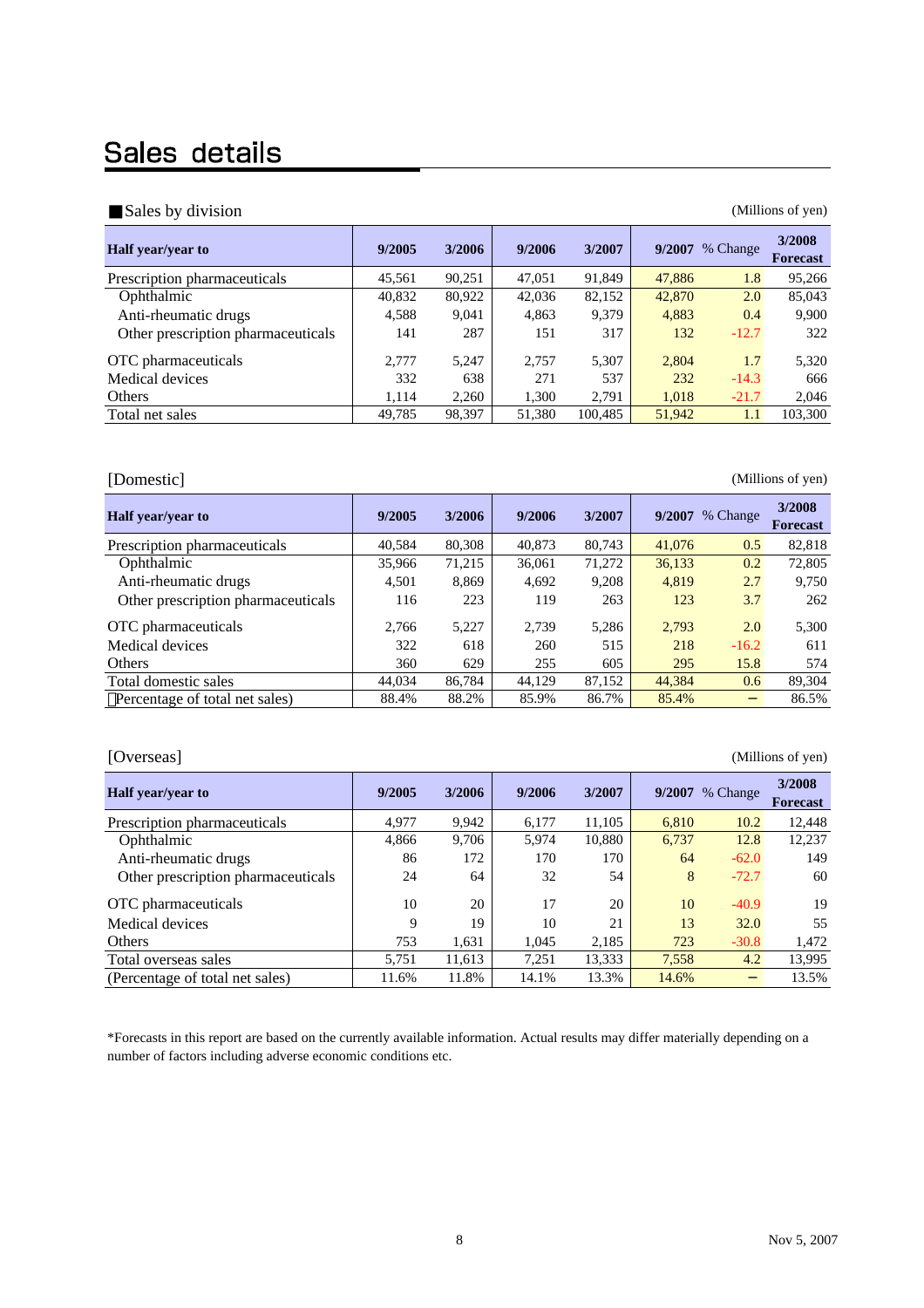### Breakdown by geographic segment



|                                           | Half year/year to             | 9/2005       |      | 3/2006       |      | 9/2006       |      | 3/2007        |      | 9/2007             |      |
|-------------------------------------------|-------------------------------|--------------|------|--------------|------|--------------|------|---------------|------|--------------------|------|
|                                           |                               | Million yen  | $\%$ | Million yen  | $\%$ | Million yen  | $\%$ | Million yen   | $\%$ | <b>Million</b> yen | $\%$ |
| segment                                   | Japan                         | 45,797       | 92.0 | 89,881       | 91.3 | 46,421       | 90.3 | 90,695        | 90.3 | 46,467             | 89.5 |
| Net sales by                              | Europe                        | 3,782        | 7.6  | 8,155        | 8.3  | 4,622        | 9.0  | 9,186         | 9.1  | 5,101              | 9.8  |
| geographic                                | Others                        | 206          | 0.4  | 360          | 0.4  | 336          | 0.7  | 604           | 0.6  | 373                | 0.7  |
|                                           | Total                         | 49,785 100.0 |      | 98,397 100.0 |      | 51,380 100.0 |      | 100,485 100.0 |      | 51,942 100.0       |      |
|                                           | Japan                         | 33,193       |      | 68,244       |      | 34,606       |      | 70,093        |      | 35,553             |      |
|                                           | Europe                        | 4,350        |      | 9,192        |      | 4,895        |      | 10,234        |      | 5,598              |      |
| expenses by                               | Others                        | 1,843        |      | 3,927        |      | 1,845        |      | 3,970         |      | 2,186              |      |
|                                           | Total                         | 39,388       |      | 81,364       |      | 41,347       |      | 84,298        |      | 43,339             |      |
| geographic segment<br>Operating           | Corporate and<br>eliminations | $-1,684$     |      | $-3,961$     |      | $-2,072$     |      | $-4,225$      |      | $-2,065$           |      |
|                                           | Consolidated total            | 37,703       |      | 77,402       |      | 39,275       |      | 80,073        |      | 41,273             |      |
|                                           | Japan                         | 13,054       |      | 22,623       |      | 12,458       |      | 21,768        |      | 11,622             |      |
|                                           | Europe                        | 275          |      | 951          |      | 600          |      | 979           |      | 458                |      |
|                                           | Others                        | $-237$       |      | $-708$       |      | $-257$       |      | $-754$        |      | $-361$             |      |
|                                           | Total                         | 13,092       |      | 22,866       |      | 12,801       |      | 21,993        |      | 11,719             |      |
| Operating income by<br>geographic segment | Corporate and<br>eliminations | $-1,010$     |      | $-1,871$     |      | $-695$       |      | $-1,580$      |      | $-1,050$           |      |
|                                           | Consolidated total            | 12,081       |      | 20,995       |      | 12,105       |      | 20,412        |      | 10,668             |      |

#### Breakdown by geographic segment

Europe: Finland, Germany and Sweden

Others: U.S.A., China, Korea and Taiwan

**Note:** Sales of prescription ophthalmics in the U.S.A. are included in sales in Europe.

#### Overseas sales

| Half year/year to | 9/2005      |       | 3/2006       |      | 9/2006      |      | 3/2007       |      | 9/2007      |      |
|-------------------|-------------|-------|--------------|------|-------------|------|--------------|------|-------------|------|
|                   | Million yen | $\%$  | Million yen  | $\%$ | Million yen | $\%$ | Million yen  | $\%$ | Million yen | $\%$ |
| Europe            | 3.045       | 52.9  | 6.089        | 52.4 | 3.379       | 46.6 | 6.916 51.9   |      | 4.229       | 56.0 |
| North America     | 695         | -12.1 | 1.915        | 16.5 | 1.193       | 16.5 | 2.128        | 16.0 | 820         | 10.8 |
| Asia              |             |       |              |      |             |      |              |      | 2.507       | 33.2 |
| Others $*$        | 2.009       | 35.0  | 3,608 31.1   |      | 2.678       | 36.9 | 4.287        | 32.1 |             |      |
| Total             | 5.751 100.0 |       | 11.613 100.0 |      | 7.251 100.0 |      | 13.333 100.0 |      | 7,558 100.0 |      |

Europe: Finland, Russia, Sweden, Germany and Norway

North America: U.S.A. and Canada

Asia: Korea,China,Vietnam and Taiwan

Others: Australia etc.

\*Others in the past fiscal year include the sales amount to the Asian region.

**Note:** Overseas sales represent sales generated in countries or regions other than Japan by Santen Pharmaceutical Co., Ltd. and its subsidiaries.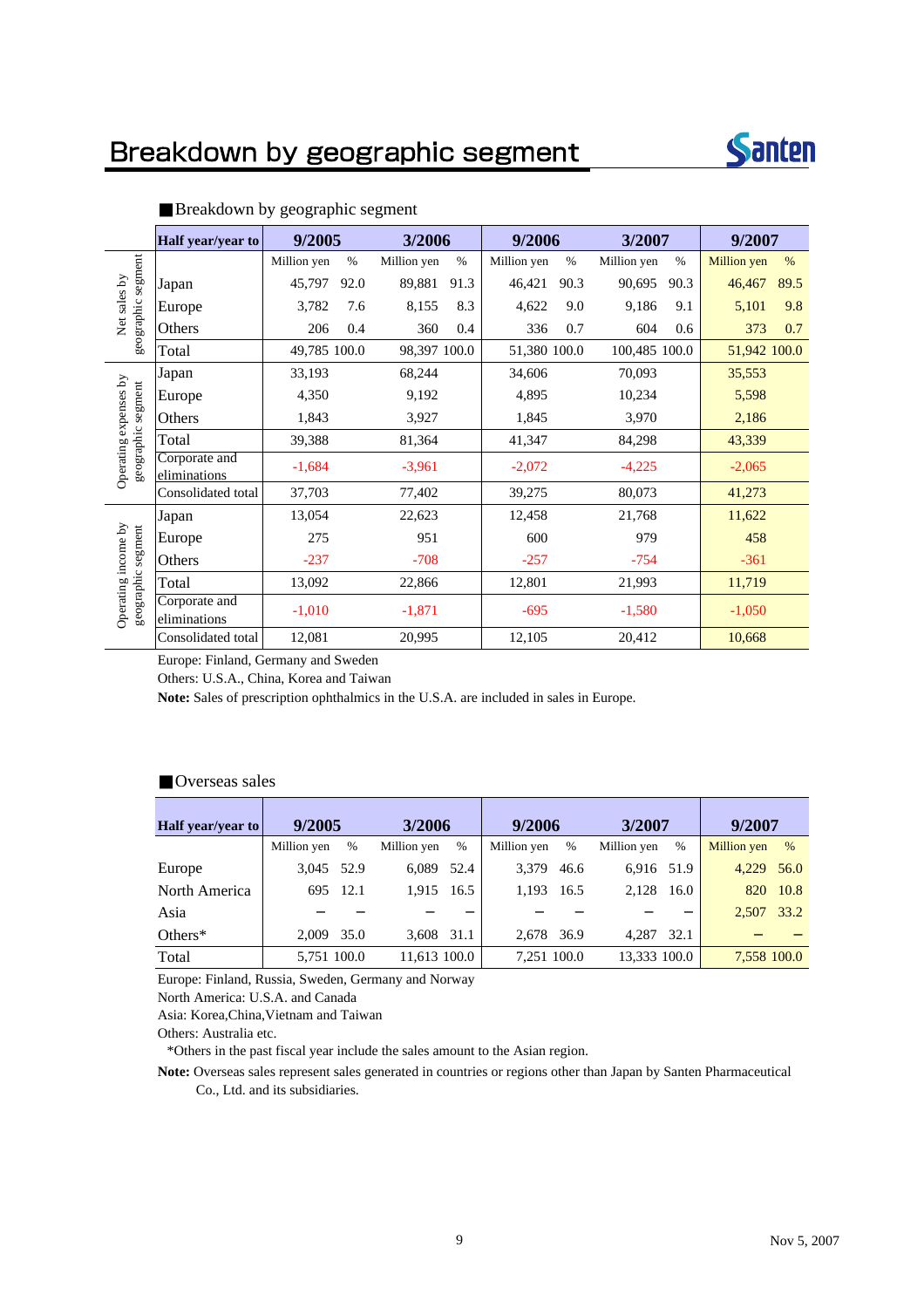### **Consolidated balance sheets**

#### Assets

| At half-year/year end                  | 9/2005        |                        | 3/2006        |                       | 9/2006        |                       | 3/2007        |                       | 9/2007             |                     |
|----------------------------------------|---------------|------------------------|---------------|-----------------------|---------------|-----------------------|---------------|-----------------------|--------------------|---------------------|
|                                        | Million yen   | Propor-<br>tion $(% )$ | Million yen   | Propor-<br>tion $(%)$ | Million yen   | Propor-<br>tion $(%)$ | Million yen   | Propor-<br>tion $(%)$ | <b>Million</b> yen | Propor-<br>tion (%) |
| <b>Current assets</b>                  | 89,348        | 61.4                   | 93,892        | 62.4                  | 97,913        | 63.5                  | 100,820       | 63.4                  | 103,435            | 64.3                |
| Cash and deposits                      | 30,221        |                        | 34,583        |                       | 32,777        |                       | 34,295        |                       | 37,158             |                     |
| Notes and accounts<br>receivable-trade | 35,371        |                        | 34,423        |                       | 37,527        |                       | 35,034        |                       | 36,416             |                     |
| Marketable securities                  | 10,388        |                        | 11,201        |                       | 15,206        |                       | 16,914        |                       | 15,410             |                     |
| Inventories                            | 9,293         |                        | 9,837         |                       | 8,821         |                       | 10,357        |                       | 10,021             |                     |
| Deferred tax assets                    | 1,608         |                        | 1,651         |                       | 1,514         |                       | 1,625         |                       | 1,623              |                     |
| Other current assets                   | 2,469         |                        | 2,196         |                       | 2,066         |                       | 2,593         |                       | 2,805              |                     |
| Allowance for doubtful<br>receivables  | $-4$          |                        | $-1$          |                       | $-0$          |                       | $-0$          |                       | $-0$               |                     |
| <b>Fixed assets</b>                    | 56,214        | 38.6                   | 56,552        | 37.6                  | 56,270        | 36.5                  | 58,228        | 36.6                  | 57,213             | 35.6                |
| Tangible assets                        | 31,179        | 21.4                   | 30,395        | 20.2                  | 30,579        | 19.8                  | 30,485        | 19.2                  | 30,748             | 19.1                |
| Buildings and structures               | 17,782        |                        | 17,119        |                       | 16,544        |                       | 16,063        |                       | 15,596             |                     |
| Machinery, equipment<br>and vehicles   | 2,023         |                        | 2,021         |                       | 1,958         |                       | 1,817         |                       | 2,181              |                     |
| Land                                   | 9,062         |                        | 9,063         |                       | 8,839         |                       | 8,842         |                       | 8,838              |                     |
| Construction in progress               | 321           |                        | 274           |                       | 1,272         |                       | 1,806         |                       | 2,311              |                     |
| Other tangibles                        | 1,989         |                        | 1,916         |                       | 1,964         |                       | 1,955         |                       | 1,820              |                     |
| Intangible assets                      | 2,959         | 2.0                    | 2,951         | 2.0                   | 2,787         | 1.8                   | 2,771         | 1.7                   | 2,460              | 1.5                 |
| Goodwill                               | 859           |                        | 711           |                       | 564           |                       | 385           |                       | 346                |                     |
| Software                               | 1,024         |                        | 1,035         |                       | 943           |                       | 1,660         |                       | 1,613              |                     |
| Other intangibles                      | 1,075         |                        | 1,204         |                       | 1,279         |                       | 726           |                       | 500                |                     |
| Investments and other assets           | 22,075        | 15.2                   | 23,205        | 15.4                  | 22,903        | 14.9                  | 24,971        | 15.7                  | 24,004             | 15.0                |
| Investment securities                  | 15,737        |                        | 17,715        |                       | 18,398        |                       | 21,019        |                       | 20,425             |                     |
| Deferred tax assets                    | 960           |                        | 379           |                       |               |                       |               |                       | 203                |                     |
| Other assets                           | 5,377         |                        | 5,109         |                       | 4,504         |                       | 3,951         |                       | 3,374              |                     |
|                                        |               |                        |               |                       |               |                       |               |                       |                    |                     |
| <b>Deferred assets</b>                 |               |                        | 13            | 0.0                   | 21            | 0.0                   | 50            | 0.0                   | 148                | 0.1                 |
| <b>Total assets</b>                    | 145,563 100.0 |                        | 150,458 100.0 |                       | 154,205 100.0 |                       | 159,098 100.0 |                       | 160,797 100.0      |                     |

Major changes at September 30, 2007 from March 31, 2007

**Cash and deposits : Notes and accounts receivable-trade : Marketable securities :** Due to the increase in Income before income taxes and the proceeds from redemption of marketable secrities. Due to the increase of Net sales in the 2nd quarter of 2007 compared to the 4th quarter of 2006. Due to the redemption of marketable secrities of 1,000 million yen.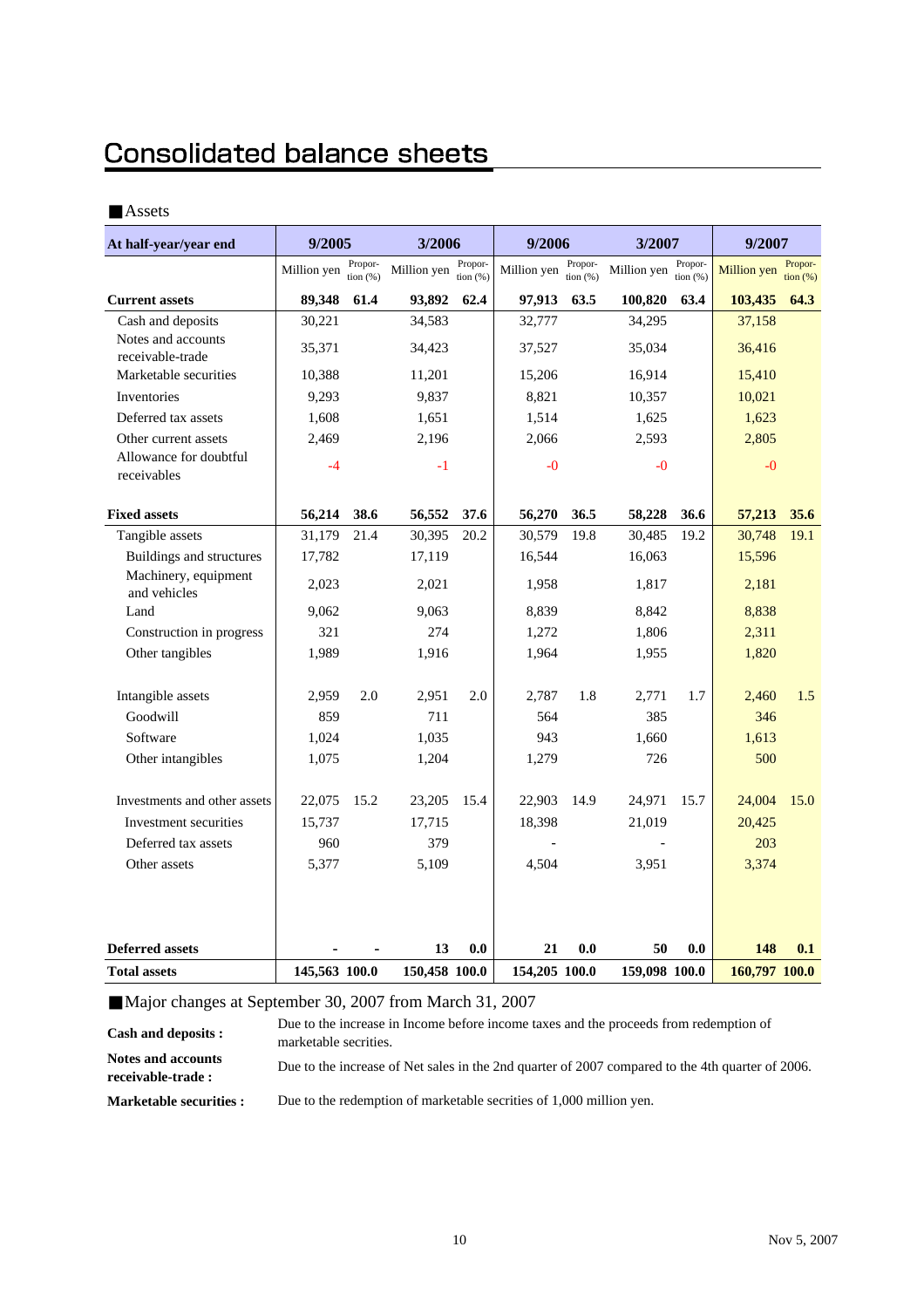

#### Liabilities and net assets

| Half year/year to                                 | 9/2005        |                        | 3/2006        |                          | 9/2006        |                       | 3/2007        |                       | 9/2007        |                              |
|---------------------------------------------------|---------------|------------------------|---------------|--------------------------|---------------|-----------------------|---------------|-----------------------|---------------|------------------------------|
|                                                   | Million yen   | Propor-<br>tion $(% )$ | Million yen   | Propor-<br>tion $(%)$    | Million yen   | Propor-<br>tion $(%)$ | Million yen   | Propor-<br>tion $(%)$ | Million yen   | Propor-<br>$\frac{1}{2}$ (%) |
| <b>Current liabilities</b>                        | 23,205        | 16.0                   | 24,110        | 16.0                     | 21,609        | 14.0                  | 22,369        | 14.0                  | 26,124        | 16.2                         |
| Notes and accounts payable                        | 5,238         |                        | 5,630         |                          | 5,038         |                       | 6,089         |                       | 4,906         |                              |
| -trade                                            |               |                        |               |                          |               |                       |               |                       |               |                              |
| Current portion of long-term<br>debt              | 768           |                        | 168           |                          | 168           |                       | 168           |                       | 5,168         |                              |
| Other payables                                    | 8,715         |                        | 9,308         |                          | 8,395         |                       | 8,572         |                       | 8,224         |                              |
| Income taxes payable                              | 4,729         |                        | 4,946         |                          | 4,590         |                       | 3,917         |                       | 4,217         |                              |
| Reserve for bonuses                               | 2,301         |                        | 2,483         |                          | 2,184         |                       | 2,477         |                       | 2,425         |                              |
| Other reserves                                    | 112           |                        | 81            |                          | 73            |                       | 67            |                       | 103           |                              |
| Other current liabilities                         | 1,338         |                        | 1,491         |                          | 1,159         |                       | 7,077         |                       | 1,077         |                              |
| <b>Noncurrent liabilities</b>                     | 8,781         | 6.0                    | 7,710         | 5.1                      | 7,791         | 5.1                   | 8,084         | 5.1                   | 2,846         | 1.8                          |
| Long-term debt                                    | 5,980         |                        | 5,446         |                          | 5,362         |                       | 5,278         |                       | 194           |                              |
| Other payables -long-term                         | 368           |                        | 381           |                          | 116           |                       | 131           |                       |               |                              |
| Retirement and severance                          | 1,763         |                        | 1,243         |                          | 1,307         |                       | 1,405         |                       | 1,632         |                              |
| benefits for employee<br>Retirement and severance |               |                        |               |                          |               |                       |               |                       |               |                              |
| benefits for directors and                        | 453           |                        | 462           |                          | 504           |                       | 513           |                       | 478           |                              |
| auditors                                          |               |                        |               |                          |               |                       |               |                       |               |                              |
| Deffered tax liabilities                          | 21            |                        | 20            |                          | 177           |                       | 426           |                       | 18            |                              |
| Other liabilities                                 | 194           |                        | 155           |                          | 322           |                       | 329           |                       | 523           |                              |
| <b>Total liabilities</b>                          | 31,986        | 22.0                   | 31,820        | 21.1                     | 29,401        | 19.1                  | 30,453        | 19.1                  | 28,970        | <b>18.0</b>                  |
| <b>Shareholders' equity</b>                       | 113,538       | 78.0                   | 117,377       | 78.0                     | 122,133       | 79.2                  | 124,997       | 78.6                  | 128,909       | 80.2                         |
| Common stock                                      | 6,272         | 4.3                    | 6,319         | 4.2                      | 6,343         | 4.1                   | 6,382         | 4.0                   | 6,401         | 4.0                          |
| Capital surplus reserves                          | 6,967         | 4.8                    | 7,014         | 4.7                      | 7,038         | 4.6                   | 7,077         | 4.5                   | 7,097         | 4.4                          |
| Retained earnings                                 | 100,378       | 69.0                   | 104,133       | 69.2                     | 108,846       | 70.6                  | 111,645       | 70.2                  | 115,526       | 71.9                         |
| Treasury stock at cost                            | $-79$         | $-0.1$                 | $-90$         | $-0.1$                   | $-94$         | $-0.1$                | $-106$        | $-0.1$                | $-115$        | $-0.1$                       |
| <b>Valuation and translation</b>                  |               |                        |               |                          |               |                       |               |                       |               |                              |
| adjustments                                       | 38            | 0.0                    | 1,260         | 0.9                      | 2,611         | 1.7                   | 3,587         | 2.3                   | 2,797         | 1.7                          |
| Unrealized gains on                               |               |                        |               |                          |               |                       |               |                       |               |                              |
| securities, net of taxes                          | 2,922         | 2.0                    | 3,995         | 2.7                      | 4,643         | 3.0                   | 5,202         | 3.3                   | 4,470         | 2.7                          |
| Unrealized gains on hedging                       |               |                        |               | $\overline{\phantom{a}}$ | $-1$          | 0.0                   | 3             | 0.0                   | $\mathbf{0}$  | 0.0                          |
| derivatives, net of taxes                         |               |                        |               |                          |               |                       |               |                       |               |                              |
| Foreign currency translation                      | $-2,883$      | $-2.0$                 | $-2,735$      | $-1.8$                   | $-2,030$      | $-1.3$                | $-1,618$      | $-1.0$                | $-1,674$      | $-1.0$                       |
| adjustments<br><b>Stock subscription rights</b>   |               |                        |               |                          | 59            | $\mathbf{0.0}$        | 59            | 0.0                   | <b>119</b>    | 0.1                          |
|                                                   |               |                        |               |                          |               |                       |               |                       |               |                              |
| <b>Total net aseets</b>                           | 113,576       | 78.0                   | 118,637       | 78.9                     | 124,804       | 80.9                  | 128,645       | 80.9                  | 131,827       | 82.0                         |
| <b>Total liabilities and net</b><br>aseets        | 145,563 100.0 |                        | 150,458 100.0 |                          | 154,205 100.0 |                       | 159,098 100.0 |                       | 160,797 100.0 |                              |

Major changes at September 30, 2007 from March 31, 2007

**Notes and accounts payable-**Due to the decrease in purchase of merchandises mainly. **trade :**

**Current portion of long-tem** Transfer from Long-term debt of Noncurrent liabilities because the Syndicate loan(5,000 million **debt :** yen) is planned to be repaied in September,2008.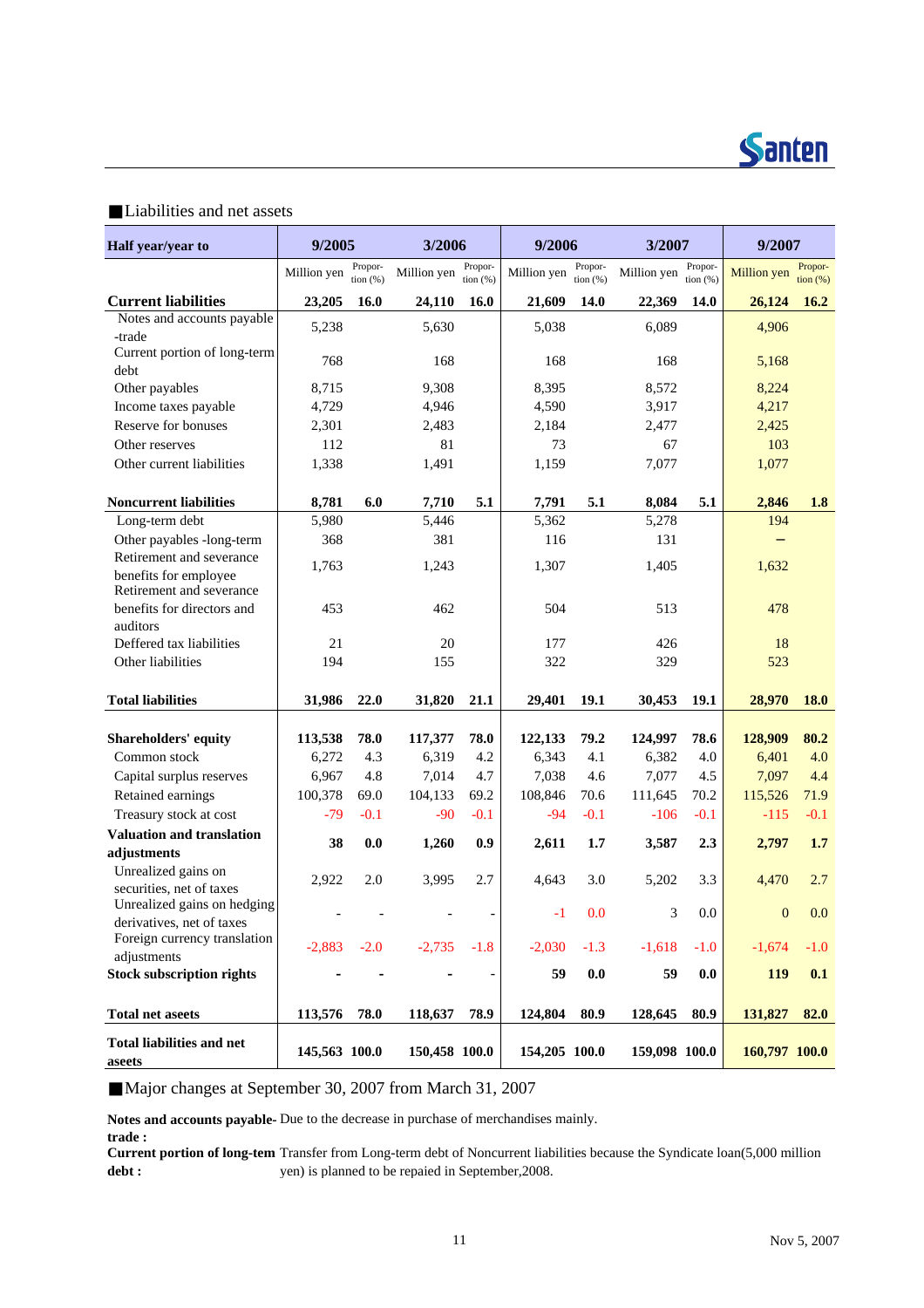### Consolidated statements of cash flows

|                                                                         |          |          |          |          | (1)          |
|-------------------------------------------------------------------------|----------|----------|----------|----------|--------------|
| Half year/year to                                                       | 9/2005   | 3/2006   | 9/2006   | 3/2007   | 9/2007       |
| I. Cash flows from operating activities:                                |          |          |          |          |              |
| Income before income taxes                                              | 11,232   | 20,341   | 12,471   | 21,039   | 10,921       |
| Depreciation and amortization                                           | 2,354    | 4,824    | 2,323    | 4,761    | 2,267        |
| Loss on impairment of fixed assets                                      | 909      | 909      |          |          |              |
| Increase/decrease in retirement and severance benefits                  | 308      | $-212$   | 63       | 160      | 228          |
| Interest and dividend income                                            | $-139$   | $-261$   | $-200$   | $-459$   | $-267$       |
| Interest expense                                                        | 41       | 93       | 34       | 90       | 44           |
| Increase/decrease in trade receivables                                  | 347      | 1,407    | $-2,904$ | $-414$   | $-1,387$     |
| Increase/decrease in inventories                                        | 514      | $-18$    | 1,125    | $-356$   | 335          |
| Increase/decrease in trade accounts payable                             | $-879$   | $-495$   | $-629$   | 400      | $-1,199$     |
| Other, net                                                              | $-359$   | 625      | $-1,746$ | $-1,717$ | $-208$       |
| Subtotal                                                                | 14,328   | 27,213   | 10,537   | 23,504   | 10,734       |
| Interest and dividend income received                                   | 133      | 265      | 199      | 460      | 271          |
| Interest expense paid                                                   | $-42$    | $-95$    | $-34$    | $-91$    | $-44$        |
| Income taxes paid                                                       | $-3,320$ | $-6,507$ | $-4,835$ | $-8,914$ | $-3,834$     |
| Net cash provided by operating activities                               | 11,101   | 20,878   | 5,866    | 14,959   | 7,125        |
| II. Cash flows from investing activities:<br>Increase in fixed deposits | $-407$   | $-803$   | $-263$   | $-1,223$ | $-506$       |
| Decrease in fixed deposits                                              | 279      | 1,041    | 107      | 553      | 1,159        |
| Proceeds from sale of marketable securities                             | 499      | 504      |          |          | 1,000        |
| Payments for acquisition of fixed assets                                | $-961$   | $-2.106$ | $-1.768$ | $-3,555$ | $-1,972$     |
| Proceeds from sale of fixed assets                                      | $\Omega$ | 29       | 599      | 600      | 6            |
| Purchase of investment securities                                       | $-3$     | -57      | $-596$   | $-2,208$ | $-1,008$     |
| Proceeds from sale of investment securities                             | 20       | 20       | ä,       |          | 382          |
| Other, net                                                              | 1        | 41       | $-10$    | $-13$    | $\mathbf{0}$ |
| Net cash provided by investing activities                               | $-571$   | $-1,330$ | $-1,932$ | $-5,845$ | $-938$       |
|                                                                         |          |          |          |          |              |
| III. Cash flows from financing activities:                              |          |          |          |          |              |
| Repayment of long-term debt                                             | $-134$   | $-1,268$ | $-84$    | $-168$   | $-84$        |
| Dividens paid                                                           | $-2,594$ | $-4,759$ | $-3,031$ | $-5,632$ | $-3,036$     |
| Other, net                                                              | 43       | 127      | 43       | 109      | 30           |
| Net cash provided by financing activities                               | $-2,684$ | $-5,900$ | $-3,072$ | $-5,691$ | $-3,089$     |
| IV. Effect of exchange rate changes on cash                             | 22       | 75       | 176      | 313      | $-59$        |
| and cash equivalents                                                    |          |          |          |          |              |
| V. Net increase/decrease in cash and cash equivalents                   | 7,867    | 13,723   | 1,037    | 3,736    | 3,037        |
| VI. Cash and cash equivalent at beginning of year                       | 32,380   | 32,380   | 46,104   | 46,104   | 49,841       |
| . Cash and cash equivalent at end of year                               | 40,248   | 46,104   | 47.142   | 49,841   | 52,878       |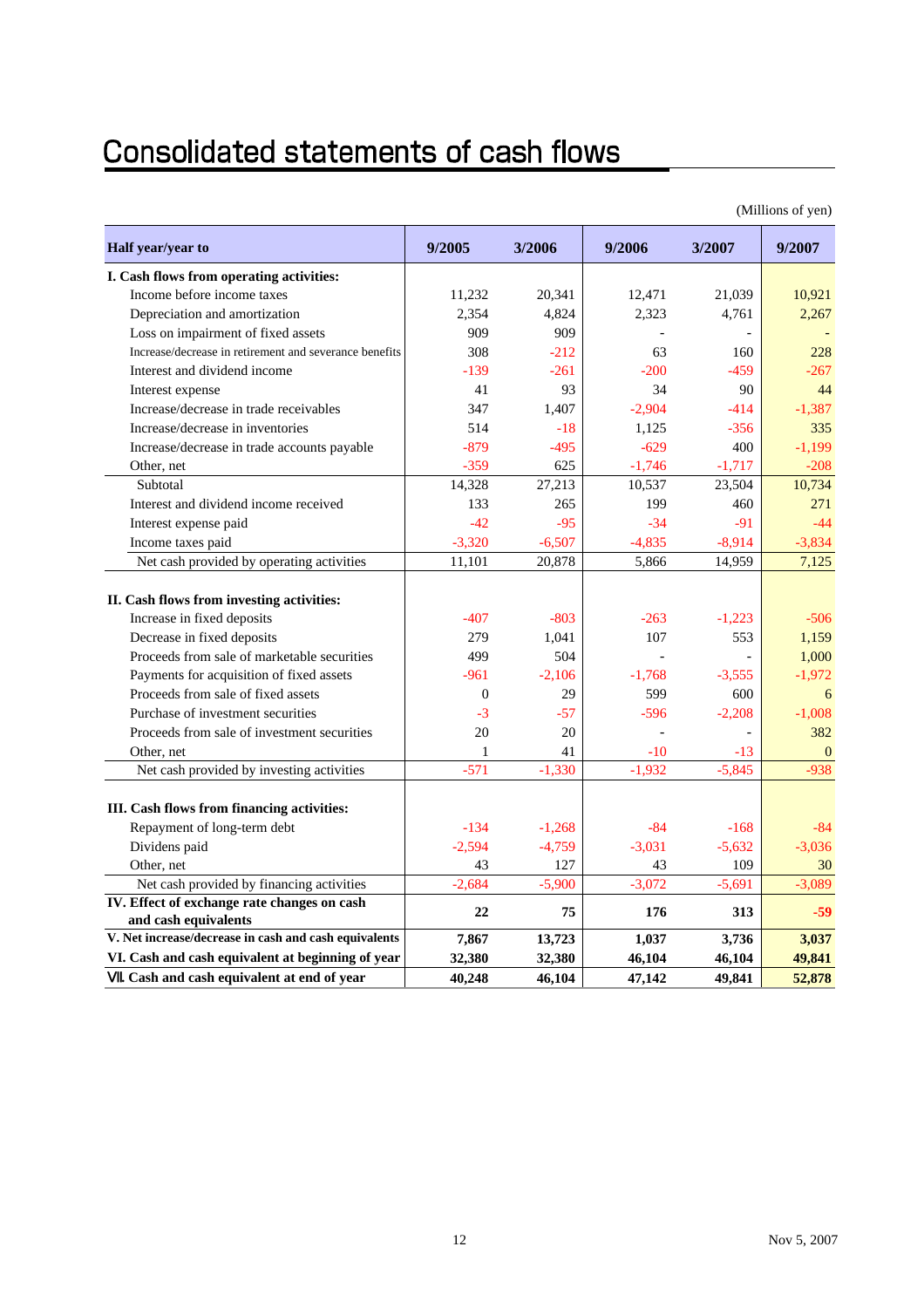### Capital expenditures and number of employees



| Capital expenditures     |        |        |        |        |        | (Millions of yen)         |
|--------------------------|--------|--------|--------|--------|--------|---------------------------|
| <b>Half</b> year/year to | 9/2005 | 3/2006 | 9/2006 | 3/2007 | 9/2007 | 3/2008<br><b>Forecast</b> |
| Consolidated             | 753    | .420   | 1.558  | 2,716  | 1.764  | 3,730                     |

**Note**: Includes investment in manufacturing facilities to be spent on a lease contract basis.

[Major items]

- Plant construction in Santen Pharmaceutical (China) Co., Ltd.

- Replacing of production facilities and machinery for reseach and development

#### Depreciation and amortization (Millions of yen)

| <b>Half</b> year/year to                        | 9/2005 | 3/2006 | 9/2006 | 3/2007 | 9/2007   | 3/2008<br><b>Forecast</b> |
|-------------------------------------------------|--------|--------|--------|--------|----------|---------------------------|
| Manufacturing cost                              | 751    | 1,546  | 716    | 1.494  | 789      | 1,800                     |
| Selling, general and<br>administrative expenses | 349    | 626    | 284    | 576    | 334      | 500                       |
| R&D expenses                                    | 534    | 1,157  | 538    | 1.212  | 507      | 1,070                     |
| <b>Others</b>                                   | 6      | 12     | 6      | 12     | $\Omega$ | 140                       |
| Consolidated total                              | 1.642  | 3,343  | 1,545  | 3,295  | 1,631    | 3,500                     |

Lease expenses (Millions of yen)

| <b>Half</b> year/year to | 9/2005 | 3/2006 | 9/2006 | 3/2007 | 9/2007 | 3/2008<br><b>Forecast</b> |
|--------------------------|--------|--------|--------|--------|--------|---------------------------|
| Consolidated             | 546    | .,104  | 530    | .064   | 525    | 970                       |
| Manufacturing cost       | 488    | 994    | 468    | 936    | 465    | 920                       |

#### Number of employees

| At half-year/year end                | 9/2005 | 3/2006 | 9/2006 | 3/2007 | 9/2007 |
|--------------------------------------|--------|--------|--------|--------|--------|
| Consolidated                         | 2.356  | 2,312  | 2,361  | 2,409  | 2,508  |
| Sales division                       | 796    | 785    | 822    | 853    | 914    |
| Production division                  | 826    | 787    | 752    | 754    | 800    |
| R&D division                         | 472    | 483    | 528    | 533    | 520    |
| Corporate or back-office<br>division | 262    | 257    | 259    | 269    | 274    |

\*Forecasts in this report are based on the currently available information. Actual results may differ materially depending on a number of factors including adverse economic conditions etc.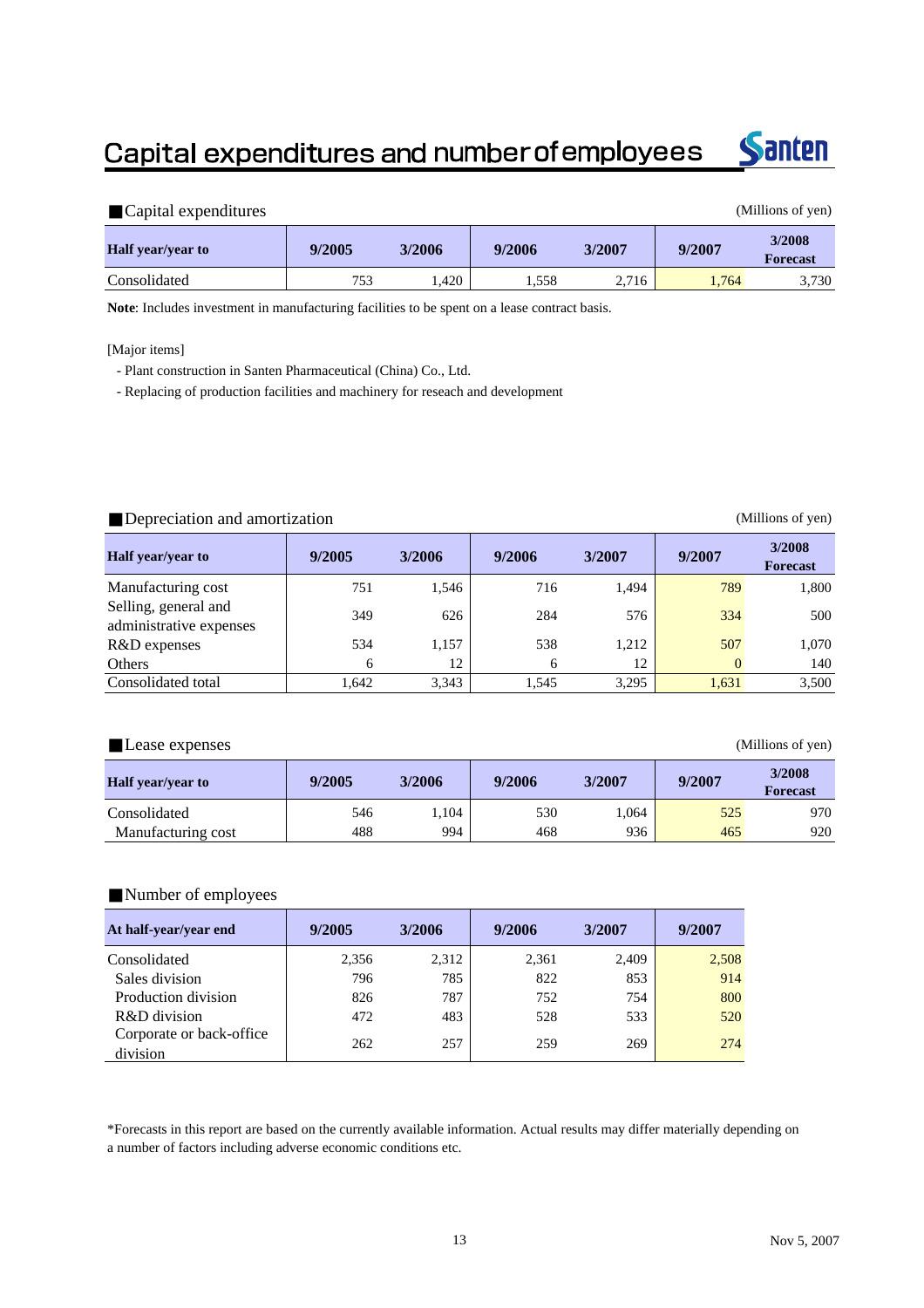### **Affiliated companies**

Santen group



#### Consolidated subsidiaries Domestic

| Claire Co., Ltd.     |                                              |                 |                |              |      |
|----------------------|----------------------------------------------|-----------------|----------------|--------------|------|
| <b>Main business</b> | Cleaning of antidust and sterilized clothing |                 |                |              |      |
| Location             | Shiga, Japan                                 | Paid-in capital | 90 million yen | Equity owned | 100% |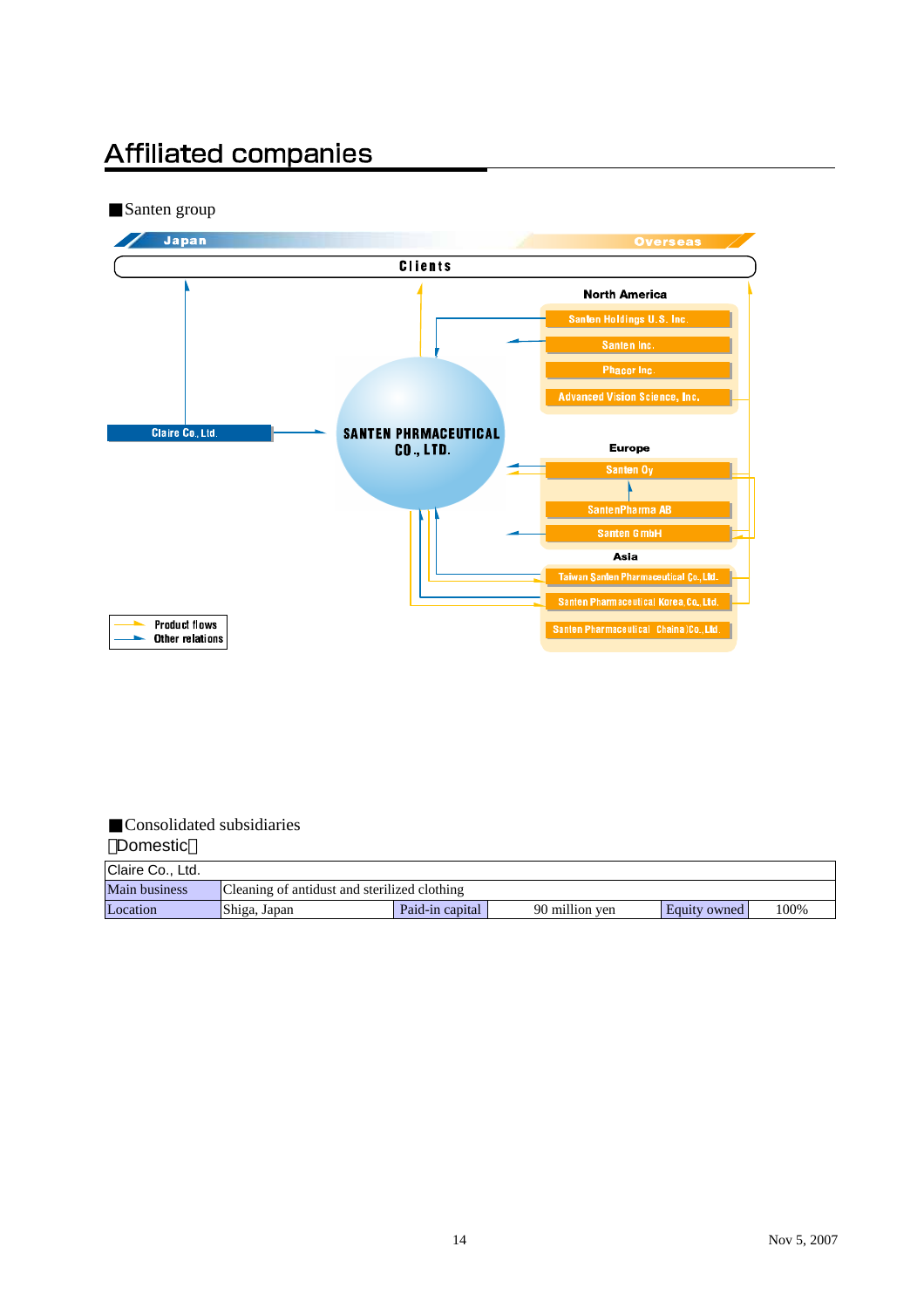

| Overseas                         |                                                                        |                 |                                |              |           |
|----------------------------------|------------------------------------------------------------------------|-----------------|--------------------------------|--------------|-----------|
| Santen Holdings U.S. Inc.        |                                                                        |                 |                                |              |           |
| Main business                    | Holding company for North American businesses and business development |                 |                                |              |           |
| Location                         | California, U.S.A.                                                     | Paid-in capital | 24,784 thousand US\$           | Equity owned | 100%      |
|                                  |                                                                        |                 |                                |              |           |
| Santen Inc.                      |                                                                        |                 |                                |              |           |
| Main business                    | Clinical development of pharmaceuticals                                |                 |                                |              |           |
| Location                         | California, U.S.A.                                                     | Paid-in capital | 8,765 thousand US\$            | Equity owned | $100\% *$ |
|                                  |                                                                        |                 |                                |              |           |
| Phacor Inc.                      |                                                                        |                 |                                |              |           |
| <b>Main business</b>             |                                                                        |                 |                                |              |           |
| Location                         | California, U.S.A.                                                     | Paid-in capital | 10 thousand US\$               | Equity owned | $100\% *$ |
|                                  |                                                                        |                 |                                |              |           |
| Advanced Vision Science, Inc.    |                                                                        |                 |                                |              |           |
| Main business                    | Research and development of medical devices                            |                 |                                |              |           |
| Location                         | California, U.S.A.                                                     | Paid-in capital | 10 thousand US\$               | Equity owned | $100\% *$ |
|                                  |                                                                        |                 |                                |              |           |
| Santen Oy                        |                                                                        |                 |                                |              |           |
| <b>Main business</b>             | Development, production and marketing of pharmaceuticals               |                 |                                |              |           |
| Location                         | Tampere, Finland                                                       | Paid-in capital | 20,000 thousand euros          | Equity owned | 100%      |
| SantenPharma AB                  |                                                                        |                 |                                |              |           |
|                                  |                                                                        |                 |                                |              |           |
| Principal activities<br>Location | Marketing support of pharmaceuticals                                   |                 |                                |              |           |
|                                  | Stockholm, Sweden                                                      | Paid-in capital | 500 thousand S.KR              | Equity owned | 100%      |
| Santen GmbH                      |                                                                        |                 |                                |              |           |
| Main business                    | Marketing of pharmaceuticals and business development                  |                 |                                |              |           |
| Location                         | Germaring, Germany                                                     | Paid-in capital | 25 thousand euros              | Equity owned | 100%      |
|                                  |                                                                        |                 |                                |              |           |
|                                  | Santen Pharmaceutical (China) Co., Ltd.                                |                 |                                |              |           |
| <b>Main business</b>             |                                                                        |                 |                                |              |           |
| Location                         | Suzhou, China                                                          | Paid-in capital | 2,300 million yen              | Equity owned | 100%      |
|                                  |                                                                        |                 |                                |              |           |
|                                  | Taiwan Santen Pharmaceutical Co., Ltd.                                 |                 |                                |              |           |
| <b>Main business</b>             | Import and marketing of pharmaceuticals                                |                 |                                |              |           |
| Recurring income Taipei, Taiwan  |                                                                        | Paid-in capital | 42,000 thousand Taiwan dollars | Equity owned | 100%      |
|                                  |                                                                        |                 |                                |              |           |
|                                  | Santen Pharmaceutical Korea, Co., Ltd.                                 |                 |                                |              |           |
| Main business                    | Import and marketing of pharmaceuticals                                |                 |                                |              |           |
| Location                         | Seoul. Korea                                                           | Paid-in capital | $1,500,000$ thousand won       | Equity owned | 100%      |

\* Indirect investment through Santen Holdings U.S. Inc.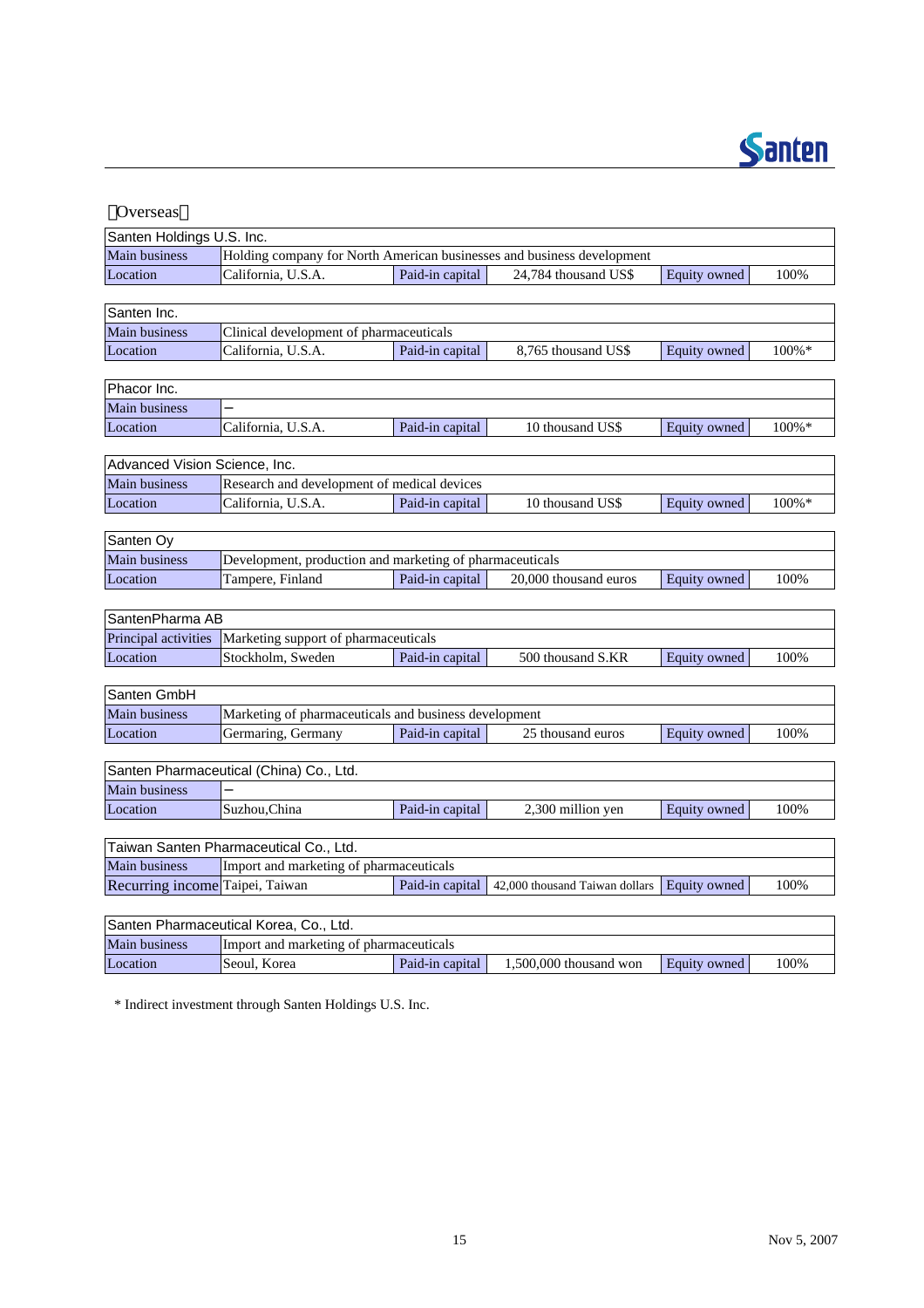# Reference information<br>Research & development

#### Pipeline of prescription pharmaceuticals (Clinical studies)

| Generic name                                                                                                                  | Brand name/dev, code | Indication               | Original/licensor | Region     | Ph I | Ph II   Ph III   NDA Filed   Approved   Launched |  |  |  |
|-------------------------------------------------------------------------------------------------------------------------------|----------------------|--------------------------|-------------------|------------|------|--------------------------------------------------|--|--|--|
|                                                                                                                               | Cravit               |                          |                   | Japan      |      | Apr-00                                           |  |  |  |
| Levofloxacin (0.5%)                                                                                                           | Quixin               | Bacterial conjunctivitis | Daiichi Sankyo    | <b>USA</b> |      | <b>Nov-00</b>                                    |  |  |  |
|                                                                                                                               | Oftaguix             |                          |                   | Europel    |      | $Mav-02$                                         |  |  |  |
| Levofloxacin + prednisolone A                                                                                                 | DE-094               | Infectious keratitis     | Daiichi Sankvo    | <b>USA</b> |      |                                                  |  |  |  |
| Characteristics: Fluoroquinolone antibacterial agent. Levofloxacin + prednisolone A is a combination treatment with steroids. |                      |                          |                   |            |      |                                                  |  |  |  |

| Generic name | Dev. code | Indication                       | Original/licensor                  | Region     | Phi                 | Ph II |  | Ph III NDA Filed Approved Launched |  |
|--------------|-----------|----------------------------------|------------------------------------|------------|---------------------|-------|--|------------------------------------|--|
| Tafluprost   | DE-085    | Glaucoma/<br>Ocular hypertension | Co-development<br>with Asahi Glass | Japan      | Jul-06 <sup>1</sup> |       |  |                                    |  |
|              |           |                                  |                                    | Europel    |                     |       |  | Apr-07                             |  |
|              |           |                                  |                                    | <b>USA</b> |                     |       |  |                                    |  |

Characteristics: Prostaglandin derivative treatment for glaucoma and ocular hypertension. In Japan, a comparison study demonstrated its non-inferiority to latanoprost and we filed for manufacturing and marketing approval for glaucoma and ocular hypertension. In Europe, applied for approval in April, 2007 based on the results of 1) the sub-analysis of the comparison study demonstrated its non-inferiority to latanoprost although it did not demonstrate its non-inferiority to latanoprost for the primary analysis, and 2) another comparison study demonstrated non-inferiority to timolol maleate ophthalmic solution. In the USA, we will decide our future development plan based on the study results and marketability.

| Generic name                                                                       | Dev. code                                                                                                                                                             | Indication                                                                    | Original/licensor | Region | Ph <sub>1</sub> |  |  | Ph II   Ph III   NDA Filed   Approved   Launched |  |  |  |
|------------------------------------------------------------------------------------|-----------------------------------------------------------------------------------------------------------------------------------------------------------------------|-------------------------------------------------------------------------------|-------------------|--------|-----------------|--|--|--------------------------------------------------|--|--|--|
| Diquafosol tetrasodium                                                             | DE-089                                                                                                                                                                | Corneal and conjunctival epithelial<br>disorder associated with dry eve. etc. | Inspire Pharm.    | Japan  |                 |  |  |                                                  |  |  |  |
|                                                                                    | Characteristics: A treatment for corneal and conjunctival epithelial disorder mostly associated with dry eye, etc. that stimulates the ocular surface to secrete tear |                                                                               |                   |        |                 |  |  |                                                  |  |  |  |
| fluid and components. Expected to be used in combination with existing treatments. |                                                                                                                                                                       |                                                                               |                   |        |                 |  |  |                                                  |  |  |  |

| Generic name                                                                                                                                             | Dev. code | Indication                       | Original/licensor | Region              | <b>Ph</b> |             |  | Ph II   Ph III   NDA Filed   Approved   Launched |  |  |
|----------------------------------------------------------------------------------------------------------------------------------------------------------|-----------|----------------------------------|-------------------|---------------------|-----------|-------------|--|--------------------------------------------------|--|--|
| Olmesartan                                                                                                                                               | DE-092    | Glaucoma/<br>Ocular hypertension | Daiichi Sankyo    | Japan<br>USA/Europe |           | pilot study |  |                                                  |  |  |
| Characteristics: The angiotensin II receptor antagonist. In Japan, Europe and the USA, the Phase II studies did not demonstrate clear dose-response, and |           |                                  |                   |                     |           |             |  |                                                  |  |  |

therefore we decided to suspend clinical studies. We are now conducting the phase II pilot study in Europe with different formulation.

| Generic name                                                                                                                                                         | Dev. code | Indication | Original/licensor | Region | Ph I | Ph II |  | Ph III NDA Filed Approved Launched |  |  |
|----------------------------------------------------------------------------------------------------------------------------------------------------------------------|-----------|------------|-------------------|--------|------|-------|--|------------------------------------|--|--|
| Lomerizine HCI                                                                                                                                                       | DE-090    | Glaucoma   | Nippon Organon    | Japan  |      |       |  |                                    |  |  |
| Characteristics: A new type of oral glaucoma treatment studied for inhibiting the progression of visual field defects. The only calcium antagonist in development as |           |            |                   |        |      |       |  |                                    |  |  |
| a glaucoma treatment. Compared with NMDA receptor antagonists, fewer systemic side effects are expected, thus having excellent safety. Marketed by Nippon            |           |            |                   |        |      |       |  |                                    |  |  |
| Organon as a migraine treatment.                                                                                                                                     |           |            |                   |        |      |       |  |                                    |  |  |

| Generic name   | Dev. code | Indication                                                                                                                                                        | Original/licensor | Region   Ph I |  | Ph II   Ph III   NDA Filed   Approved   Launched |  |
|----------------|-----------|-------------------------------------------------------------------------------------------------------------------------------------------------------------------|-------------------|---------------|--|--------------------------------------------------|--|
|                | DE-096    | Rheumatoid arthritis                                                                                                                                              | Original          | Japan         |  |                                                  |  |
| (Undetermined) |           | Diabetic Macular Edema                                                                                                                                            |                   | Japan         |  |                                                  |  |
|                |           | Characteristics: An oral TNF inhibitor. As a result of P2 in Japan, it was determined that formulation improvement would be necessary in order to improve and get |                   |               |  |                                                  |  |
|                |           | more stable absorption of the study drug from the digestive tract; studies to improve the oral formulation is ongoing.                                            |                   |               |  |                                                  |  |

| Generic name                                                                                                                                                                                                                                                                         | Dev. code | Indication                                                                    | Original/licensor | Region Ph I Ph II |  |  |  | Ph III NDA Filed Approved Launched |  |  |
|--------------------------------------------------------------------------------------------------------------------------------------------------------------------------------------------------------------------------------------------------------------------------------------|-----------|-------------------------------------------------------------------------------|-------------------|-------------------|--|--|--|------------------------------------|--|--|
| Gefarnate                                                                                                                                                                                                                                                                            | DE-099    | Corneal and conjunctival epithelial<br>disorder associated with dry eye, etc. | Original          | Japan             |  |  |  |                                    |  |  |
| Characteristics: Treats corneal and conjunctival epithelial disorder mostly associated with dry eye, by stimulating the secretion of mucin and accelerating the<br>corneal epithelial migration. Preservative-free eye ointment that can be used in combination with existing drugs. |           |                                                                               |                   |                   |  |  |  |                                    |  |  |

| Generic name (USA) | Dev. code                                                                                                                                                                                                                                                          | Indication                                                                                                                                                             | Original/in-licensor                 | Region     | Ph <sub>1</sub> | Ph II |  | Ph III NDA Filed Approved Launched |  |  |
|--------------------|--------------------------------------------------------------------------------------------------------------------------------------------------------------------------------------------------------------------------------------------------------------------|------------------------------------------------------------------------------------------------------------------------------------------------------------------------|--------------------------------------|------------|-----------------|-------|--|------------------------------------|--|--|
| Rivoglitazone      | DE-101                                                                                                                                                                                                                                                             | Corneal and conjunctival epithelial<br>disorder associated with dry eye, etc.                                                                                          | Daiichi Sankyo                       | <b>USA</b> |                 |       |  |                                    |  |  |
|                    |                                                                                                                                                                                                                                                                    | Characteristics: It is expected to show a potent effect on corneal and conjunctival epithelial disorder mostly associated with dry eye, etc. by directly acting on the |                                      |            |                 |       |  |                                    |  |  |
|                    |                                                                                                                                                                                                                                                                    |                                                                                                                                                                        |                                      |            |                 |       |  |                                    |  |  |
|                    | corneal and conjunctival epithelial cells. It has an action mechanism which differs from any other existing treatment or drug candidate in development. The<br>compound is currently under development by Daiichi Sankyo as an oral anti-diabetic drug in the USA. |                                                                                                                                                                        |                                      |            |                 |       |  |                                    |  |  |
|                    |                                                                                                                                                                                                                                                                    |                                                                                                                                                                        |                                      |            |                 |       |  |                                    |  |  |
| Generic name (USA) | Dev. code                                                                                                                                                                                                                                                          | Indication                                                                                                                                                             | Original/in-licensor                 | Region     | Ph <sub>1</sub> | Ph II |  | Ph III NDA Filed Approved Launched |  |  |
| (Undetermined)     | DF-102                                                                                                                                                                                                                                                             | Diabetic Macular Edema                                                                                                                                                 | Co-development with<br>Oakwood (USA) | Japan      | Phase I / Ila   |       |  |                                    |  |  |
|                    |                                                                                                                                                                                                                                                                    | Characteristics: A steroid microsphere product for a sustained release injection. Animal studies demonstrated sustained efficacy when injected around the              |                                      |            |                 |       |  |                                    |  |  |
|                    |                                                                                                                                                                                                                                                                    | injected area. In order to produce sterile microsphere in commercial scale, we collaborate with Oakwood Laboratories (USA).                                            |                                      |            |                 |       |  |                                    |  |  |

| Generic name (USA)                                                                                                                                                                                                                                                                                                            | Dev. code | Indication                       | Original/in-licensor   Region         |            | Phi | PhII |  | Ph III NDA Filed Approved Launched |  |  |  |
|-------------------------------------------------------------------------------------------------------------------------------------------------------------------------------------------------------------------------------------------------------------------------------------------------------------------------------|-----------|----------------------------------|---------------------------------------|------------|-----|------|--|------------------------------------|--|--|--|
| (Undetermined)                                                                                                                                                                                                                                                                                                                | DE-104    | Glaucoma/<br>Ocular hypertension | Co-development with<br>Ube Industries | <b>USA</b> |     |      |  |                                    |  |  |  |
| Characteristics: A ROCK inhibitor co-development with Ube Industries for treatment of glaucoma and ocular hypertension which has a different action mechanism<br>from other existing drugs. It is expected to show a strong IOP-reduction by promoting aqueous humor outflow by acting directly on trabecular meshwork cells. |           |                                  |                                       |            |     |      |  |                                    |  |  |  |
|                                                                                                                                                                                                                                                                                                                               |           |                                  |                                       |            |     |      |  |                                    |  |  |  |

| Generic name (USA)                                                                                                                                                | Dev. code | <b>Indication</b>       | Original/in-licensor   Region   Ph I |       |  | Ph II   Ph III   NDA Filed   Approved   Launched |  |  |  |  |
|-------------------------------------------------------------------------------------------------------------------------------------------------------------------|-----------|-------------------------|--------------------------------------|-------|--|--------------------------------------------------|--|--|--|--|
| (Undetermined)                                                                                                                                                    | DE-103    | Allergic conjunctivitis | Ono Pharmaceutical                   | Japan |  |                                                  |  |  |  |  |
| Characteristics: A PDE4 (Phosphodiesterase type 4) inhibitor for allergic conjunctivitis which has a different action mechanism from the existing drugs. Expected |           |                         |                                      |       |  |                                                  |  |  |  |  |
| to be effective for allergic conjunctivitis through its inhibitory effect against PDE4.                                                                           |           |                         |                                      |       |  |                                                  |  |  |  |  |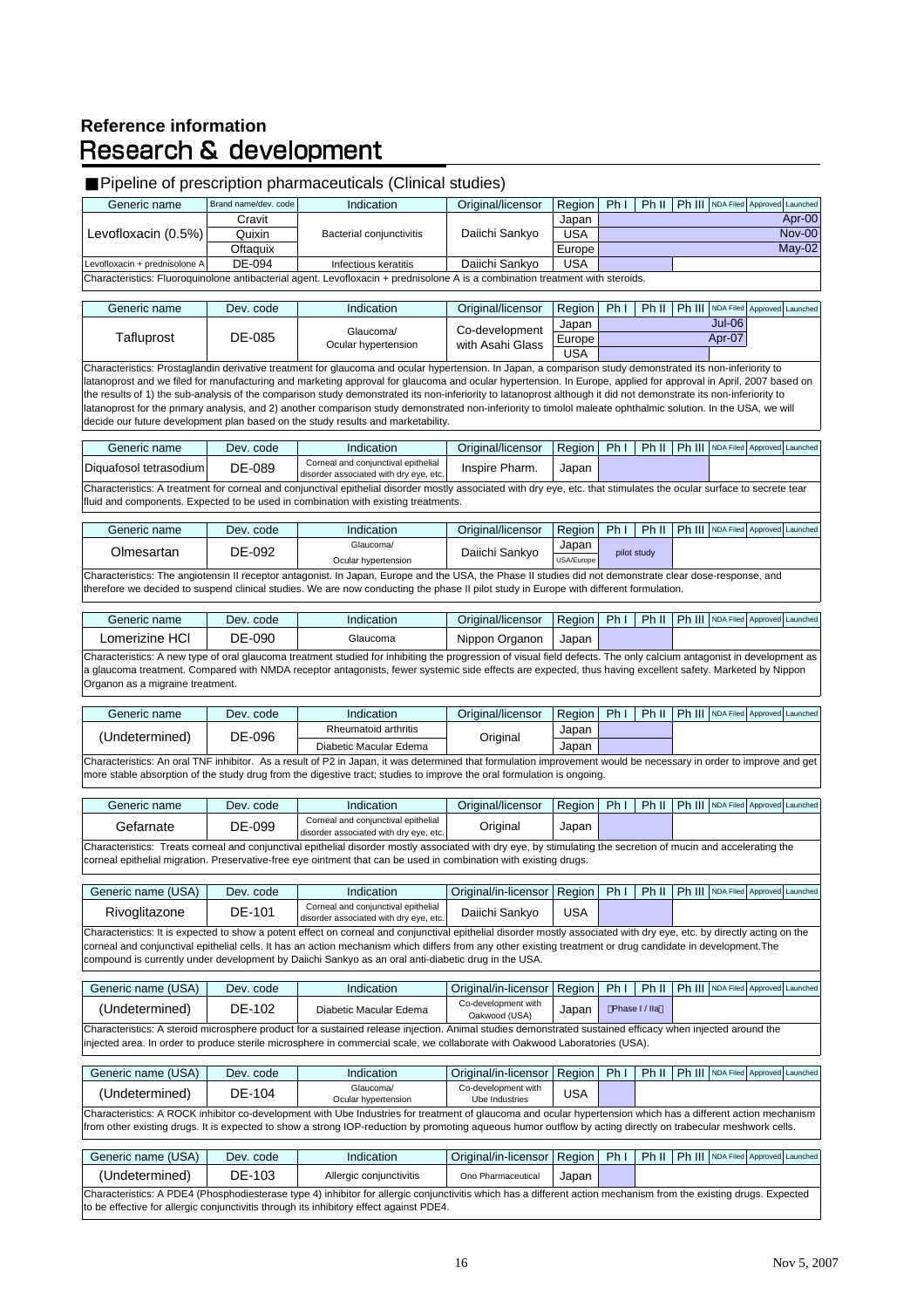# **Reference information<br>Research & development**

### Pipeline of prescription pharmaceuticals (In preparation for clinical trials)

| Generic name                                                                           | Brand name | Indication                             | Original/in-licensor |  |  |  |  |  |
|----------------------------------------------------------------------------------------|------------|----------------------------------------|----------------------|--|--|--|--|--|
| <b>Bucillamine</b>                                                                     | Rimatil    | Osteoarthritis (additional indication) | Original             |  |  |  |  |  |
| Characteristics: Shown to be effective on joint inflammation caused by osteoarthritis. |            |                                        |                      |  |  |  |  |  |

#### License out

| Dev. code                                                                                                                        | Indication                                                                                                                | Licensee | <b>Status</b> | in-licensor |  |  |  |  |
|----------------------------------------------------------------------------------------------------------------------------------|---------------------------------------------------------------------------------------------------------------------------|----------|---------------|-------------|--|--|--|--|
| DE-098                                                                                                                           | Rheumatoid arthritis                                                                                                      |          | Phase I / Ila | Centocor    |  |  |  |  |
| (Anti-APO-1 antibody)                                                                                                            |                                                                                                                           | Argenes  |               |             |  |  |  |  |
| Characteristics: Joint injection that induces apoptosis in diseased joints of rheumatoid arthritis patients. Bulk pharmaceutical |                                                                                                                           |          |               |             |  |  |  |  |
|                                                                                                                                  | manufacturing process for actual production scale has been established. Santen granted the domestic development rights to |          |               |             |  |  |  |  |
| Argenes, Inc. The compound had been in-licensed from Centocor. In Japan and Europe, the clinical study has been started.         |                                                                                                                           |          |               |             |  |  |  |  |
| Santen continues to hold the marketing rights in Japan and the overseas marketing and development rights.                        |                                                                                                                           |          |               |             |  |  |  |  |
|                                                                                                                                  |                                                                                                                           |          |               |             |  |  |  |  |

### Changes from July 31, 2007

[Progress]

| Dev. code | Indication              | Status change                                 | Clinical trial, NDA filing, Launch Region |
|-----------|-------------------------|-----------------------------------------------|-------------------------------------------|
| DE-103    | Allergic conjunctivitis | In preparation for clinical trials to Phase I | Japan                                     |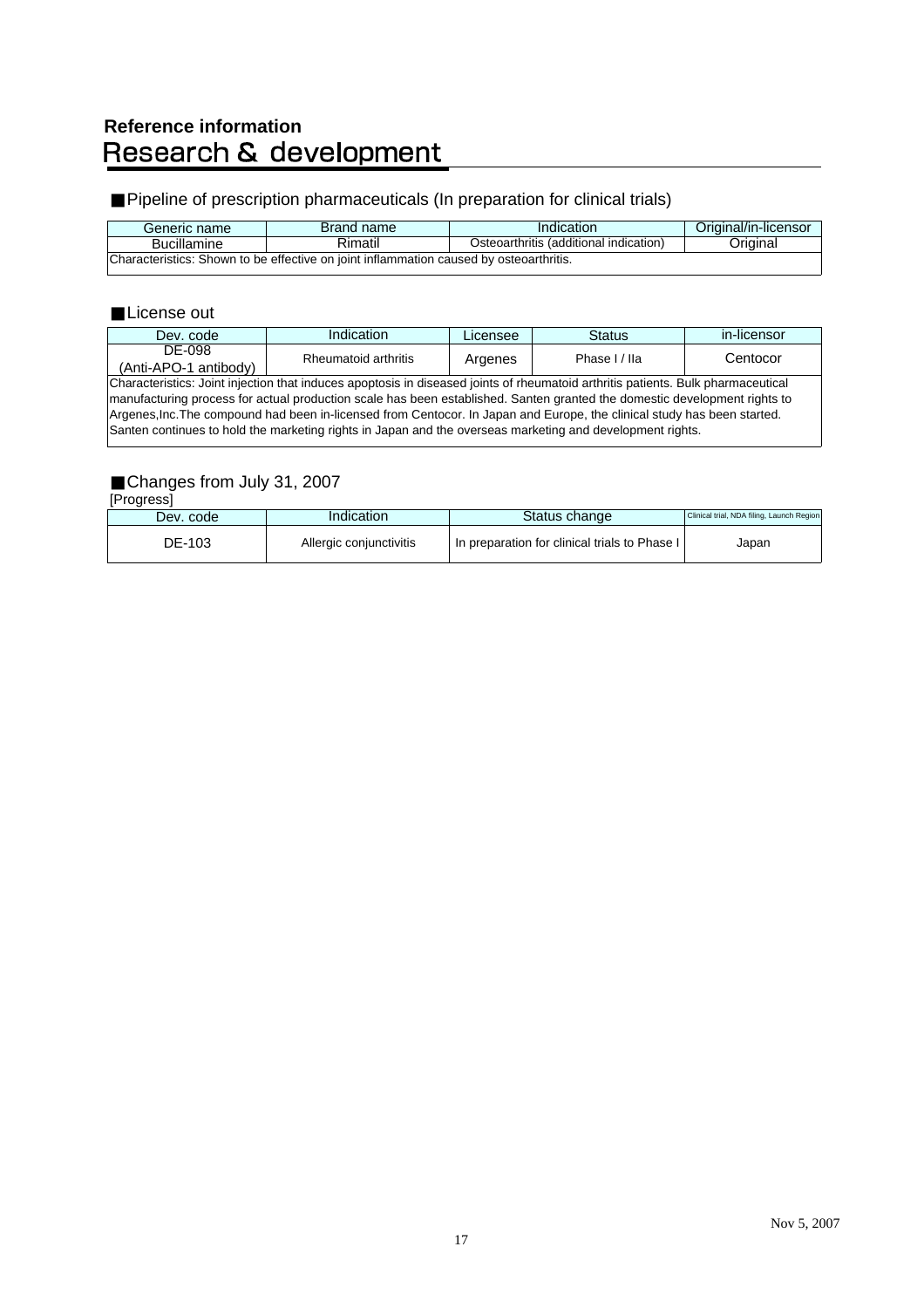### Pharmaceutical market in Japan

| Revision of National Health Insurance (NHI) drug prices |      |        |        |        |      |        |      |        |      |        |      | $(\%)$ |      |
|---------------------------------------------------------|------|--------|--------|--------|------|--------|------|--------|------|--------|------|--------|------|
|                                                         | 1995 | 1996   | 1997   | 1998   | 1999 | 2000   | 2001 | 2002   | 2003 | 2004   | 2005 | 2006   | 2007 |
| Industry average                                        |      | -6.8   | $-4.4$ | $-9.7$ |      | $-7.0$ |      | $-6.3$ |      | $-4.2$ |      | $-6.7$ |      |
| Ophthalmic drugs                                        |      | -3.5   | $-1.8$ | $-7.5$ |      | $-6.2$ |      | $-6.0$ |      | $-2.7$ |      | $-5.5$ |      |
| Santen                                                  |      | $-2.6$ | $-1.3$ | $-7.2$ |      | $-5.7$ |      | $-6.0$ |      | $-32$  |      | $-5.3$ |      |

(Compiled by Santen)

Revision of NHI drug prices:

In Japan, drug prices are generally revised every two years to reflect their market price. The drugs marketed at lower market prices will bear larger reduction margins at the revision.

#### Major healthcare reforms

|         | 1997 | Enforcement of the Revised Health Insurance System Law<br>Increased contribution for insured employees (10% to 20%)                                                     |
|---------|------|-------------------------------------------------------------------------------------------------------------------------------------------------------------------------|
|         |      | Revision of the Insurance Law for Seniors                                                                                                                               |
|         |      | Contribution: 500 yen/day for out-patients (up to four times a month) and 1,000 yen/day<br>for in-patients                                                              |
|         | 2001 | Revision of the Insurance Law for Seniors<br>Contribution: fixed rate of 10% for out-patients and in-patients                                                           |
| April   | 2002 | Reimbursed consulting fee for physicians were reduced by 2.7% on average<br>Revision of prescription fee (two points are added for every prescription of generic drugs) |
| October | 2002 | Increased contribution for seniors (fixed amount system was abolished for a uniform fixed<br>rate system of 10% contribution)                                           |
| April   | 2003 | Increased contribution for insured employees (20% to 30%)                                                                                                               |
| April   | 2006 | Revision of the prescription form from the standpoint of attempting environmental<br>considerations of the generic use promotion                                        |
| October | 2006 | Increased contribution for seniors (from the age of 70) who have a certain amount of<br>income $(20\% \text{ to } 30\%)$                                                |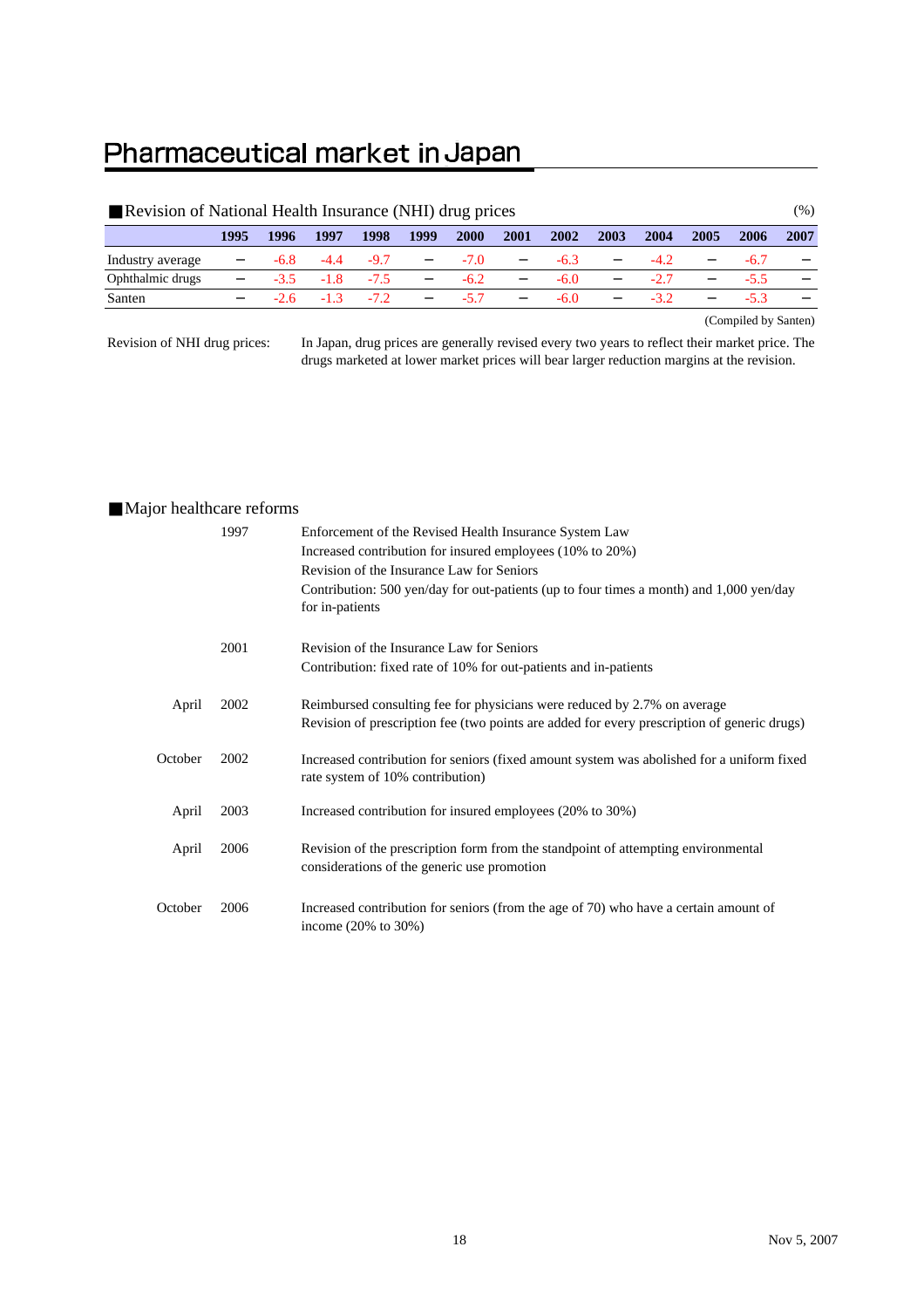## **Santen**

#### Market shares (Billions of yen)

| <b>Half</b> year/year to | 9/2005 | 3/2006 | 9/2006 | 3/2007 | 9/2007 |
|--------------------------|--------|--------|--------|--------|--------|
| Prescription ophthalmics | 41.5%  | 40.9%  | 40.9%  | 39.7%  | 39.9%  |
|                          | 107.0  | 213.1  | 105.7  | 214.4  | 107.5  |
| Anti-rheumatic drugs     | 45.1%  | 45.2%  | 46.3%  | 46.3%  | 46.3%  |
|                          | 12.0   | 23.8   | 11.7   | 23.2   | 12.0   |

- Anti-rheumatic drugs exclude immunosuppressants Period: April 2005-Sept 2007; Unauthorized copy prohibited

Notes: - On an NHI drug price basis. Copyright IMS Japan KK, 2007<br>- Lower figures indicate market size. Source: Santen analysis based on IMS data Source: Santen analysis based on IMS data

and biologic agents.

#### Market shares by therapeutic area - prescription ophthalmics (Billions of yen)

| Half year/year to          | 9/2005 | 3/2006 | 9/2006 | 3/2007 | 9/2007 |
|----------------------------|--------|--------|--------|--------|--------|
| Anti-glaucoma              | 23.4%  | 23.2%  | 22.3%  | 22.1%  | 21.3%  |
|                            | 39.7   | 79.0   | 39.9   | 79.9   | 41.3   |
| Anti-infective             | 78.4%  | 78.3%  | 76.7%  | 76.1%  | 74.0%  |
|                            | 14.1   | 26.7   | 13.7   | 25.9   | 13.4   |
| Anti-allergy               | 25.7%  | 24.8%  | 27.8%  | 24.3%  | 25.0%  |
|                            | 11.4   | 24.6   | 9.7    | 24.7   | 9.4    |
| Agents for surgeries       | 42.8%  | 42.6%  | 42.9%  | 42.8%  | 43.2%  |
|                            | 7.2    | 14.4   | 7.1    | 14.1   | 7.5    |
| Corneal disease treatments | 80.7%  | 80.7%  | 79.5%  | 79.3%  | 78.9%  |
|                            | 12.5   | 25.5   | 13.1   | 26.4   | 14.0   |
| Anti-cataract              | 59.6%  | 60.3%  | 61.9%  | 62.6%  | 65.4%  |
|                            | 3.3    | 6.5    | 3.2    | 6.3    | 3.1    |
| Corticosteroids            | 52.8%  | 52.6%  | 51.6%  | 51.4%  | 51.5%  |
|                            | 5.8    | 11.2   | 5.5    | 10.8   | 5.2    |

Notes: - On an NHI drug price basis. Copyright IMS Japan KK, 2007

- Lower figures indicate market size. Source: Santen analysis based on IMS data

Period: April 2005-Sept 2007; Unauthorized copy prohibited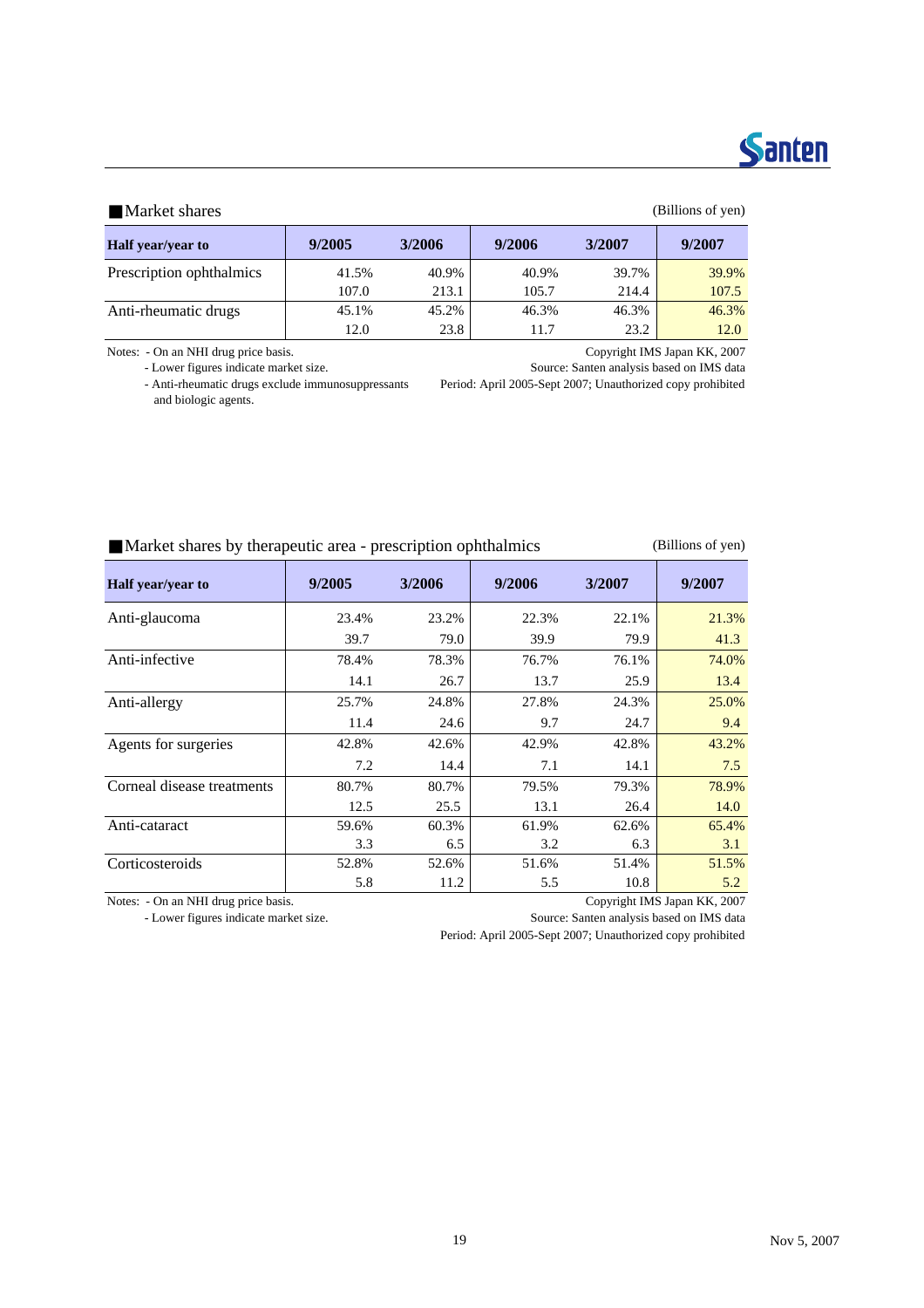### **Stock information**

| Stock price (Osaka Securities Exchange 1st market) |        |          |        |        |       |                             |       |       |        |               | (Yen and thousand shares) |          |
|----------------------------------------------------|--------|----------|--------|--------|-------|-----------------------------|-------|-------|--------|---------------|---------------------------|----------|
|                                                    | Oct-06 | $Nov-06$ | Dec-06 | Jan-07 |       | Feb-07 Mar-07 Apr-07 May-07 |       |       | Jun-07 | <b>Jul-07</b> | <b>Aug-07</b>             | $Sep-07$ |
| Stock price:                                       |        |          |        |        |       |                             |       |       |        |               |                           |          |
| Open                                               | 2.910  | 3.060    | 3.340  | 3.350  | 3.340 | 3.290                       | 3.070 | 3.300 | 3.070  | 3.010         | 2.740                     | 2,890    |
| High                                               | 3.200  | 3.340    | 3.370  | 3.450  | 3.420 | 3.290                       | 3.390 | 3.300 | 3.140  | 3,050         | 2.930                     | 2,950    |
| Low                                                | 2.910  | 2.965    | 3.120  | 3.240  | 3.160 | 2.980                       | 3.010 | 2.990 | 2.925  | 2.805         | 2.600                     | 2.725    |
| End of month                                       | 3.050  | 3.340    | 3.350  | 3.400  | 3.240 | 3.030                       | 3.280 | 3.070 | 3.000  | 2.805         | 2.870                     | 2,875    |
| Volume                                             | 3.559  | 4.596    | 3.335  | 2.946  | 5.777 | 4.116                       | 4.855 | 4.081 | 4.567  | 3.135         | 5.161                     | 3,621    |



| Major shareholders                                                                | As of September 30, 2007 |               |  |  |  |
|-----------------------------------------------------------------------------------|--------------------------|---------------|--|--|--|
| <b>Name</b>                                                                       | Number of                | Percentage of |  |  |  |
|                                                                                   | shares Held              | voting rights |  |  |  |
|                                                                                   | Thousand shares          | %             |  |  |  |
| Japan Trustee Service Bank, Ltd.                                                  | 6,529                    | 7.5           |  |  |  |
| Mita Sangyo Co., Ltd.                                                             | 4,756                    | 5.5           |  |  |  |
| The Bank of Tokyo-Mitsubishi UFJ, Ltd.                                            | 4.296                    | 4.9           |  |  |  |
| Japan master Trust and Banking Co., Ltd.                                          | 3,967                    | 4.6           |  |  |  |
| Nippon Life Insurance Company                                                     | 2,961                    | 3.4           |  |  |  |
| Northern Trust CO. (AVFC) Sub-account American Clients                            | 2,853                    | 3.3           |  |  |  |
| The Silchester International Investors International Value<br><b>Equity Trust</b> | 2,736                    | 3.2           |  |  |  |
| The Tokio Marine and Nichido Fire Insurance Co., Ltd.                             | 2,668                    | 3.1           |  |  |  |
| Northern Trust CO. AVFC Re U.S. tax exempted Pension<br>Funds                     | 2,222                    | 2.6           |  |  |  |
| Trust and Custody Services Bank, Ltd.                                             | 1,929                    | 2.2           |  |  |  |

#### Stock option

| At half-year/year end                                            |     | 3/2003 3/2004 3/2005 3/2006 3/2007 9/2007 |       |       |       |       |
|------------------------------------------------------------------|-----|-------------------------------------------|-------|-------|-------|-------|
| Stock option balance (thousand shares)                           | 335 | 472.6                                     | 504.3 | 541   | 569.6 | 644.9 |
| Granted in June 1998 - 106 thousand shares<br>at 1,540 yen/share | 62  | 62                                        | 35    | 27    | 24    | 24    |
| Granted in June 1999 - 66 thousand shares                        | 66  | 66                                        | 66    | 57.3  | 48    | 44    |
| at 2,480 yen/share<br>Granted in June 2000 - 60 thousand shares  |     |                                           |       |       |       |       |
| at 2,705 yen/share                                               | 60  | 60                                        | 60    | 58    | 48.2  | 46.2  |
| Granted in June 2001 - 55 thousand shares                        | 55  | 55                                        | 55    | 42.6  | 38.6  | 38.6  |
| at 2,299 yen/share<br>Granted in June 2002 - 92 thousand shares  |     |                                           |       |       |       |       |
| at 1,326 yen/share                                               | 92  | 92                                        | 72.5  | 53.7  | 32.1  | 32.1  |
| Granted in June 2003 - 137.6 thousand shares                     |     |                                           |       |       |       |       |
| at 1,176 yen/share                                               |     | 137.6                                     | 137.6 | 95    | 72.9  | 58.4  |
| Granted in June 2004 - 78.2 thousand shares                      |     |                                           |       |       |       |       |
| at 1,743 yen/share                                               |     |                                           | 78.2  | 78.2  | 73.9  | 72.1  |
| Granted in June 2005 - 129.2 thousand shares                     |     |                                           |       | 129.2 | 129.2 | 127.5 |
| at 2,480 yen/share                                               |     |                                           |       |       |       |       |
| Granted in June 2006 - 102.7 thousand shares                     |     |                                           |       |       | 102.7 | 102.7 |
| at $2,715$ yen/share                                             |     |                                           |       |       |       |       |
| Granted in June 2007 - 99.3 thousand shares                      |     |                                           |       |       |       | 99.3  |
| at 3,050 yen/share                                               |     |                                           |       |       |       |       |

#### Extinguishment of Tresury stock

|                                                         | 3/2003 3/2004 3/2005 3/2006 3/2007 9/2007 |             |  |  |
|---------------------------------------------------------|-------------------------------------------|-------------|--|--|
| An extinguished amount of money(millions of yen)        |                                           | 3.239 2.548 |  |  |
| The number of the extinguished stocks (thousand stocks) |                                           | 2.741 1.351 |  |  |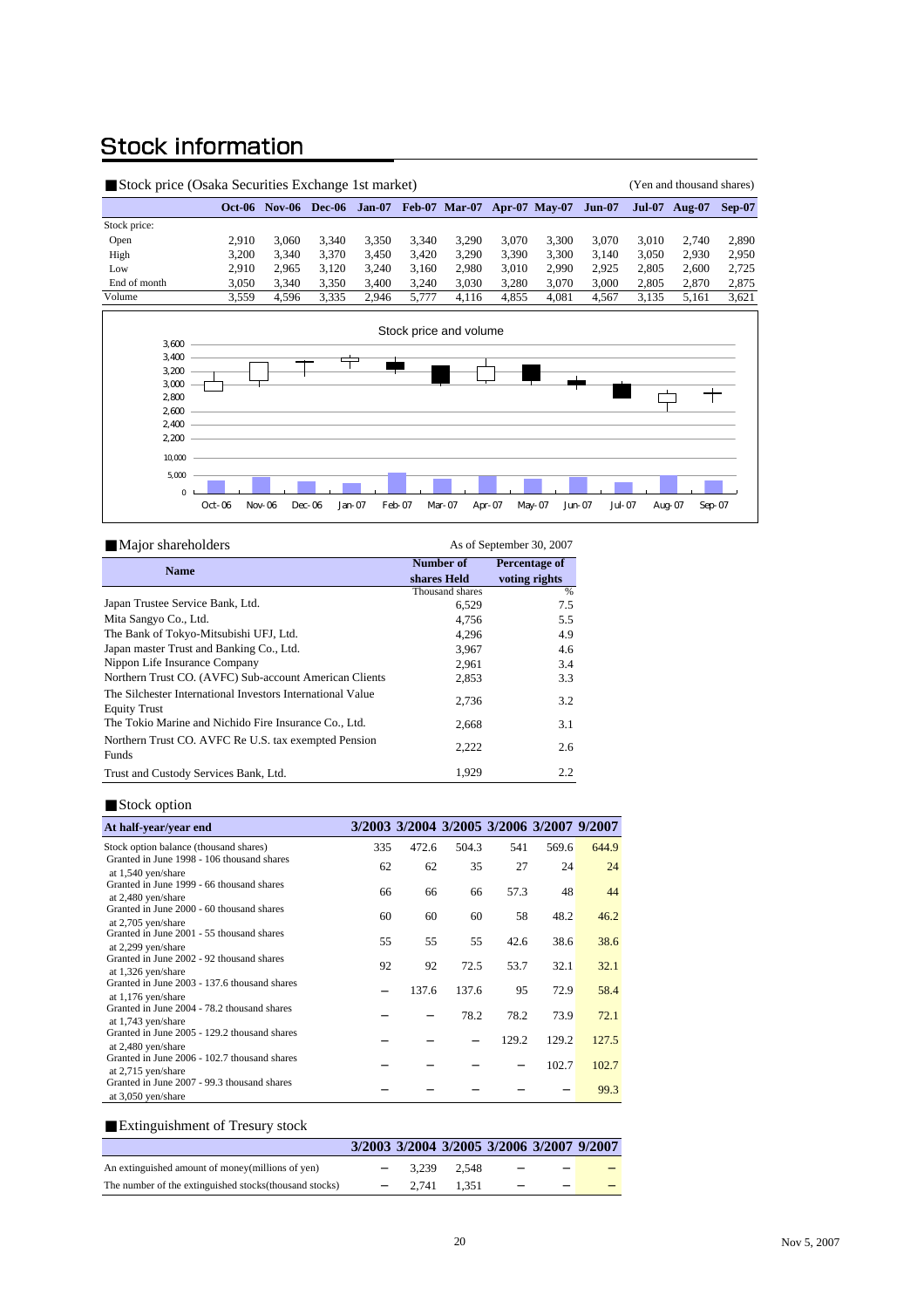

| At half-year/year end        | 9/2005             |             | 3/2006                    |                        | 9/2006             |             | 3/2007                    |             | 9/2007                    |                              |
|------------------------------|--------------------|-------------|---------------------------|------------------------|--------------------|-------------|---------------------------|-------------|---------------------------|------------------------------|
|                              | Thousand<br>shares | tion $(\%)$ | Propor-Thousand<br>shares | Propor-<br>tion $(\%)$ | Thousand<br>shares | tion $(\%)$ | Propor-Thousand<br>shares | tion $(\%)$ | Propor-Thousand<br>shares | Propor-<br>$\frac{1}{2}$ (%) |
| Financial institutions       | 28,597             | 33.0        | 29,514                    | 34.0                   | 31,242             | 36.0        | 30,366                    | 35.0        | 31,159                    | 35.9                         |
| City & regional banks        | 4,655              | 5.4         | 4,659                     | 5.4                    | 4,646              | 5.3         | 4,628                     | 5.3         | 4,702                     | 5.4                          |
| Trust banks                  | 15,790             | 18.2        | 16,577                    | 19.1                   | 18,561             | 21.4        | 17,049                    | 19.6        | 17,068                    | 19.7                         |
| (concerned in trust works)   | 13,290             |             | 14,039                    |                        | 16,049             |             | 14,538                    |             | 14,594                    |                              |
| Life and non-life insurance  | 8,021              | 9.3         | 8.004                     | 9.2                    | 7.898              | 9.1         | 8.470                     | 9.8         | 9.111                     | 10.5                         |
| Other financial institutions | 129                | 0.1         | 274                       | 0.3                    | 135                | 0.2         | 217                       | 0.3         | 278                       | 0.3                          |
| Securities firms             | 747                | 0.9         | 865                       | 1.0                    | 1,129              | 1.3         | 1,486                     | 1.7         | 488                       | 0.6                          |
| Other institutions           | 11,779             | 13.6        | 11,823                    | 13.6                   | 11.989             | 13.8        | 12,375                    | 14.2        | 12,851                    | 14.8                         |
| Foreign investors            | 33,259             | 38.4        | 31.519                    | 36.3                   | 30,085             | 34.7        | 31,024                    | 35.7        | 29,514                    | 34.0                         |
| Individual investors         | 12,271             | 14.1        | 12.985                    | 15.0                   | 12,286             | 14.1        | 11,521                    | 13.3        | 12,784                    | 14.7                         |
| <b>Treasury Stock</b>        | 41                 | 0.0         | 45                        | 0.1                    | 46                 | 0.1         | 50                        | 0.1         | 53                        | 0.0                          |
| Total                        | 86.696             | 100.0       | 86.751                    | 100.0                  | 86.781             | 100.0       | 86.825                    | 100.0       | 86,849                    | 100.0                        |

Breakdown of shareholding by number of shares

### Breakdown of shareholding by number of shareholders

| At half-year/year end        | 9/2005                    |                        | 3/2006                    |                        | 9/2006                    |                        | 3/2007                    |                        | 9/2007                    |                        |
|------------------------------|---------------------------|------------------------|---------------------------|------------------------|---------------------------|------------------------|---------------------------|------------------------|---------------------------|------------------------|
|                              | Number of<br>shareholders | Propor-<br>tion $(\%)$ | Number of<br>shareholders | Propor-<br>tion $(\%)$ | Number of<br>shareholders | Propor-<br>tion $(\%)$ | Number of<br>shareholders | Propor-<br>tion $(\%)$ | Number of<br>shareholders | Propor-<br>tion $(\%)$ |
| Financial institutions       | 99                        | 1.2                    | 107                       | 0.8                    | 97                        | 0.8                    | 88                        | 0.9                    | 97                        | 0.7                    |
| City & regional banks        | 10                        | 0.1                    | 10                        | 0.1                    | 8                         | 0.1                    | 7                         | 0.1                    | 10                        | 0.1                    |
| Trust banks                  | 51                        | 0.6                    | 52                        | 0.4                    | 49                        | 0.4                    | 44                        | 0.4                    | 37                        | 0.3                    |
| Life and non-life insurance  | 28                        | 0.4                    | 32                        | 0.2                    | 27                        | 0.2                    | 26                        | 0.3                    | 34                        | 0.2                    |
| Other financial institutions | 10                        | 0.1                    | 13                        | 0.1                    | 13                        | 0.1                    | 11                        | 0.1                    | 16                        | 0.1                    |
| Securities firms             | 28                        | 0.3                    | 31                        | 0.2                    | 27                        | 0.2                    | 37                        | 0.4                    | 42                        | 0.3                    |
| Other institutions           | 178                       | 2.1                    | 236                       | 1.7                    | 214                       | 1.8                    | 133                       | 1.3                    | 172                       | 1.4                    |
| Foreign investors            | 236                       | 2.8                    | 255                       | 1.9                    | 276                       | 2.3                    | 306                       | 3.0                    | 287                       | 2.3                    |
| Individual investors         | 7.844                     | 93.6                   | 12.927                    | 95.4                   | 11.348                    | 94.9                   | 9.451                     | 94.4                   | 12.042                    | 95.3                   |
| Treasury stock               |                           | 0.0                    |                           | 0.0                    |                           | 0.0                    |                           | 0.0                    |                           | 0.0                    |
| Total                        | 8,386                     | 100.0                  | 13,557                    | 100.0                  | 11.963                    | 100.0                  | 10.016                    | 100.0                  | 12.641                    | 100.0                  |



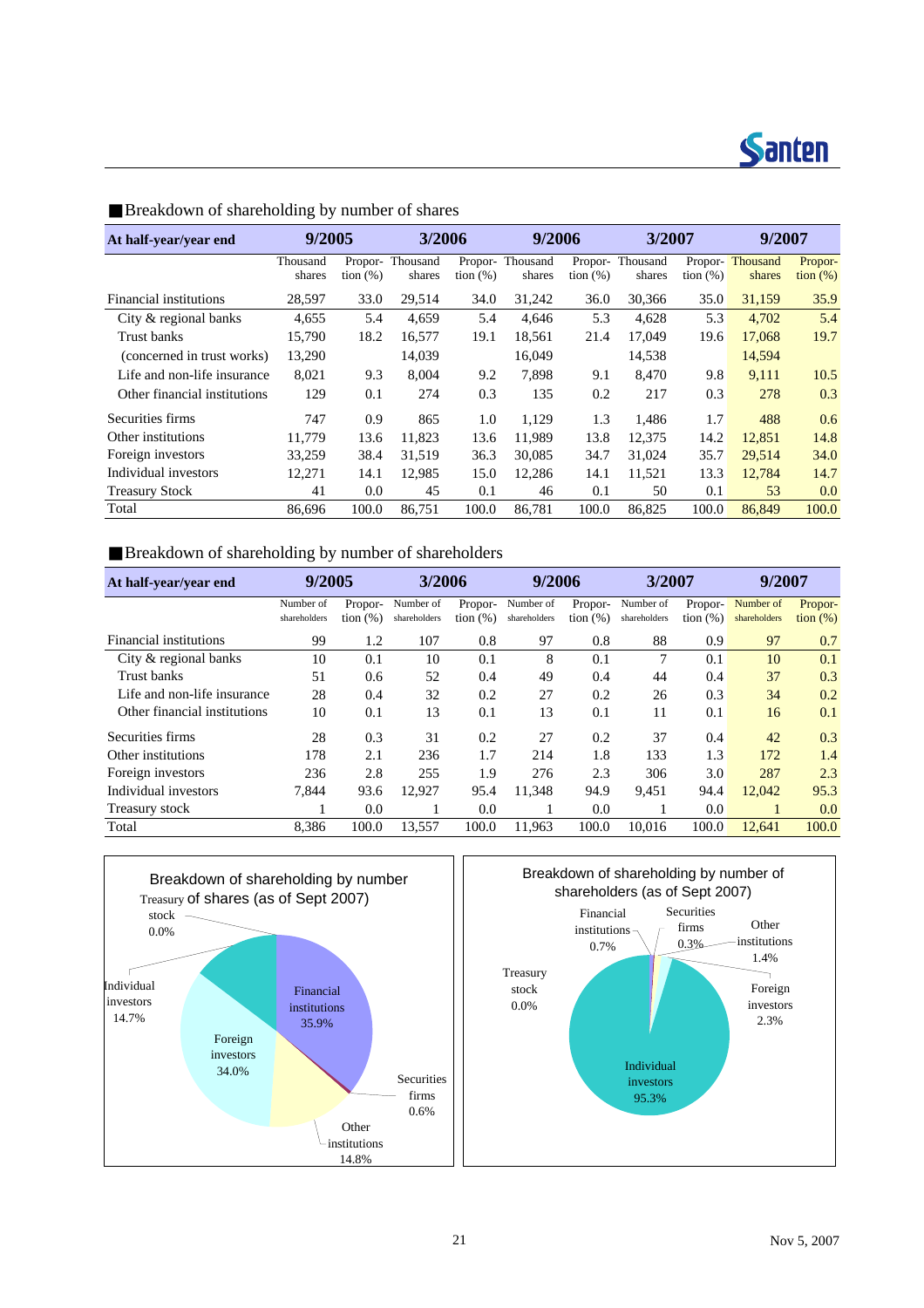### **News releases**

### **News releases during April 2007-September 2007**

For details, please refer to our Web site (http://www.santen.co.jp/en/).

(Date) (Summary)

#### **2007**

#### **2-Apr Santen to open its Shenyang Representative Office**

Santen opened its Shenyang Representative Office in China on April 1, 2007. The new Shenyang office will serve the Northeastern China centering on Shenyang, enabling Santen to distribute its drug information and gather information on the medical needs accurately and timely in this region.

#### **3-Apr Santen Oy submits Marketing Approval for Glaucoma and Ocular Hypertension Drug Candidate DE-085 (INN: Tafluprost)**

Santen Oy, a wholly owned subsidiary in Finland, Tampere, submitted the marketing authorization application for glaucoma and ocular hypertension treatment DE-085 (INN: Tafluprost) to 13 countries in Europe on April 2, 2007 (Europe time). DE-085 is a prostaglandin drug candidate being studied for the reduction of the intraocular pressure in primary open angel glaucoma and ocular hypertension.

#### **9-Apr Santen to launch OTC Eye Drop Sante Uruoi Contact a**

Santen launched an artificial teat type OTC eye drop Sante Uruoi Contact a on April 19, 2007.Sante Uruoi Contact a moistens your contact lenses and relieves dryness and discomfort caused by contact lenses. Both increasing the moistness of the eyes, and being mild to the eyes are high needs among users.

#### **8-May Introduction of Countermeasures to Large-scale Purchases of the Corporation's Shares (Takeover Defense Measures)**

Santen's Board of Directors on May 8, 2007 determined the specific content of the Countermeasures to Large-scale Purchases of the Corporation's Shares (Takeover Defense Measures). The content was approved at the 95th Annual General Meeting of Shareholders held on June 26,2007.

#### **10-May Santen to Issue Stock Acquisition Rights to the Directors**

#### **Santen to Issue Stock Acquisition Rights to the Corporate Officers**

Santen's Board of Directors on May 8, 2007 adopted a resolution to issue rights to subscribe for new shares as stock options without consideration to Santen directors and corporate officers. The resolution was approved at the 95th Annual General Meeting of Shareholders held on June 26,2007.

#### **22-May Extension of Nara Research and Development Center**

Santen's Board of Directors on May 22, 2007 determined that Santen would invest more in its laboratories at the Nara Research and Development Center (Ikoma City, Nara). Through the additional investment in R&D center, a Pharmaceutical development building and an Ancillary building will be constructed in order to integrate non-clinical functions and to secure space for R&D staff increase.This will enhance the changes to generate new drug candidates.